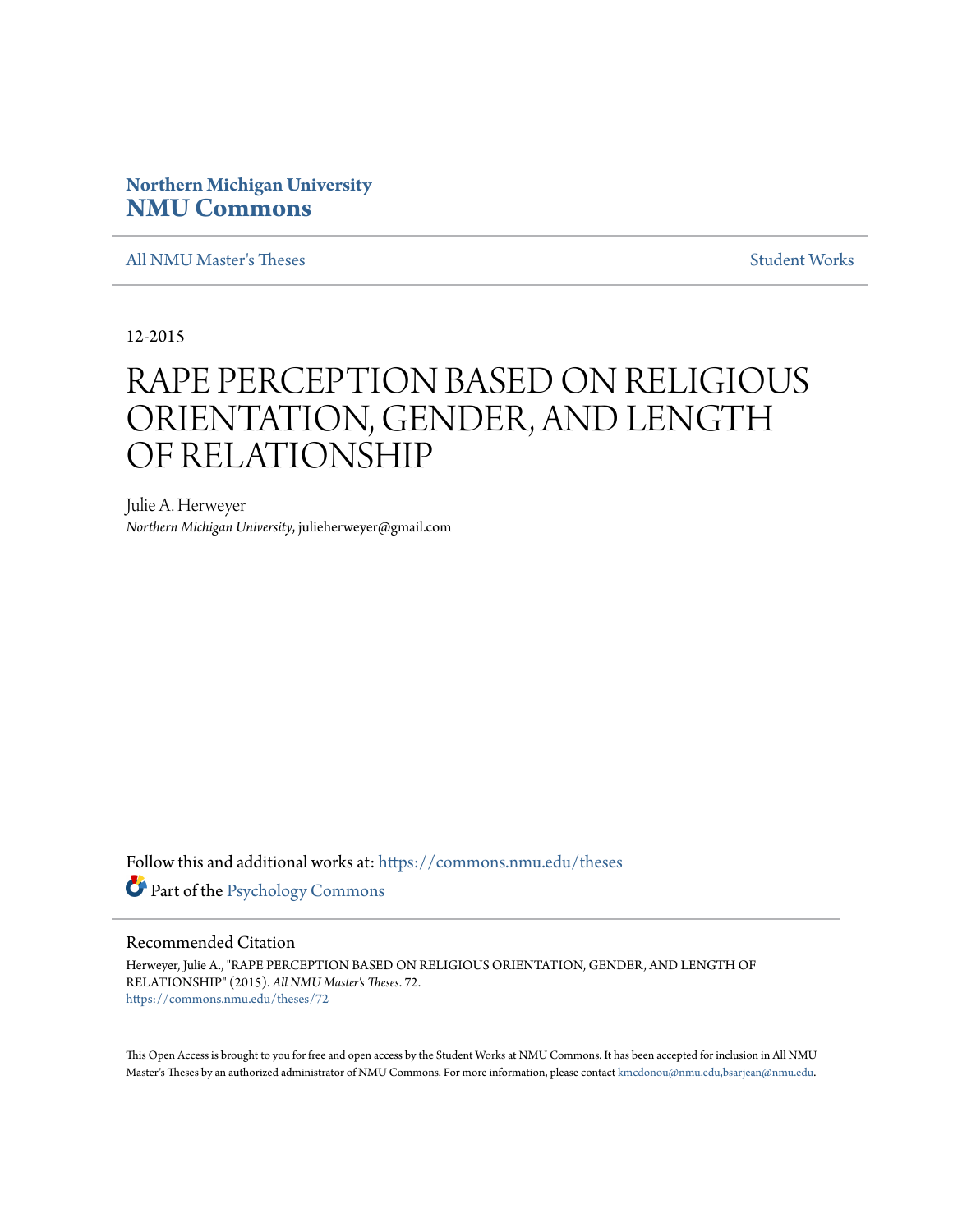## RAPE PERCEPTION BASED ON RELIGIOUS ORIENTATION, GENDER, AND LENGTH OF RELATIONSHIP

By

Julie A. Herweyer

## THESIS

Submitted to

Northern Michigan University

In partial fulfillment of the requirements

For the degree of

## MASTER OF SCIENCE

Office of Graduate Education and Research

December 2015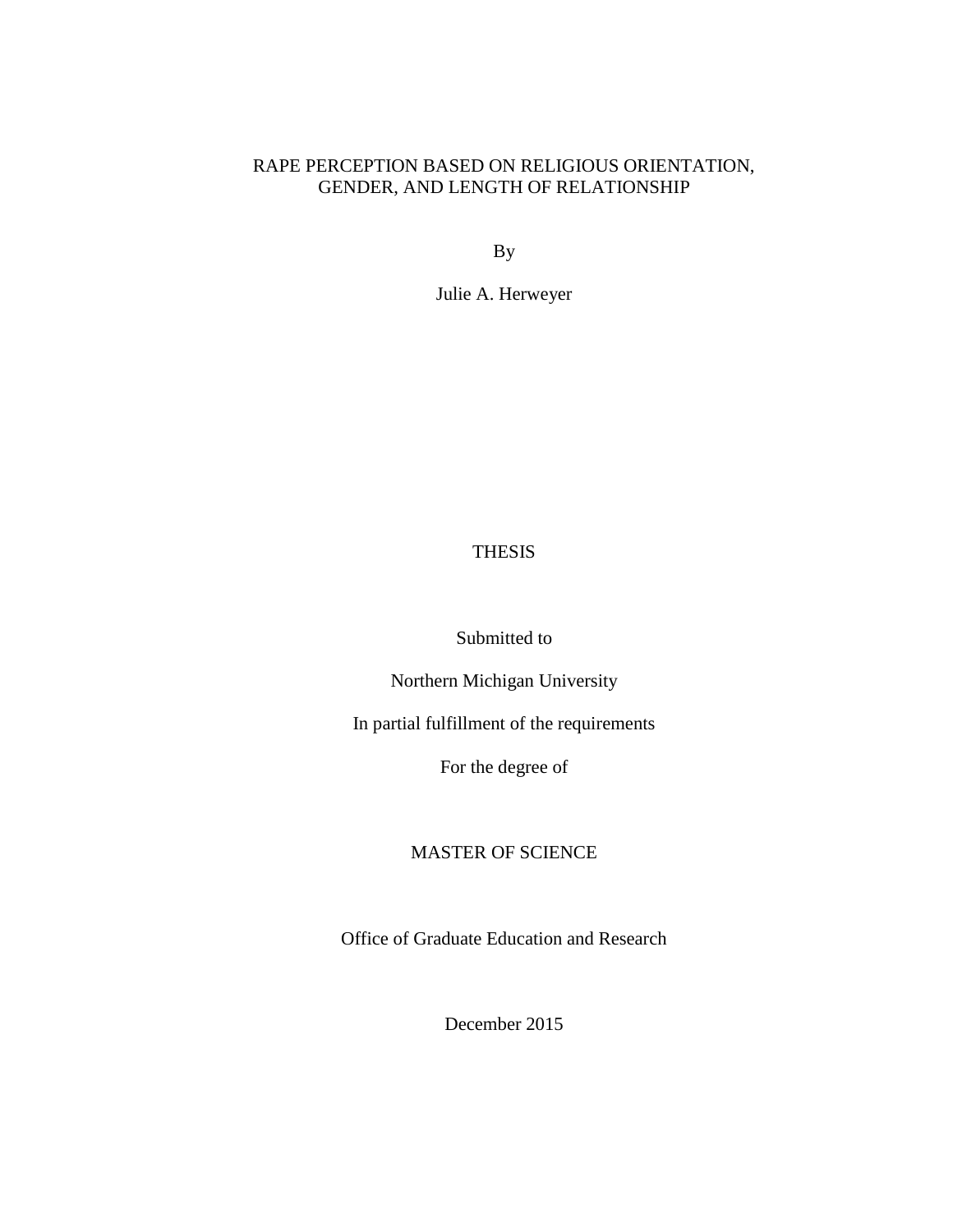## SIGNATURE APPROVAL FORM

# Title of Thesis: RAPE PERCEPTION BASED ON RELIGIOUS ORIENTATION, GENDER, AND LENGTH OF RELATIONSHIP

This thesis by Julie A. Herweyer is recommended for approval by the student's Thesis Committee and Department Head in the Department of Psychology and by the Assistant Provost of Graduate Education and Research.

| Committee Chair: Dr. Bradley Olson   | Date |
|--------------------------------------|------|
|                                      |      |
| First Reader: Dr. Mary Pelton-Cooper | Date |
| Second Reader: Dr. Kevin Waters      | Date |
|                                      |      |

\_\_\_\_\_\_\_\_\_\_\_\_\_\_\_\_\_\_\_\_\_\_\_\_\_\_\_\_\_\_\_\_\_\_\_\_\_\_\_\_\_\_\_\_\_\_\_\_\_\_\_\_\_\_\_\_\_\_\_\_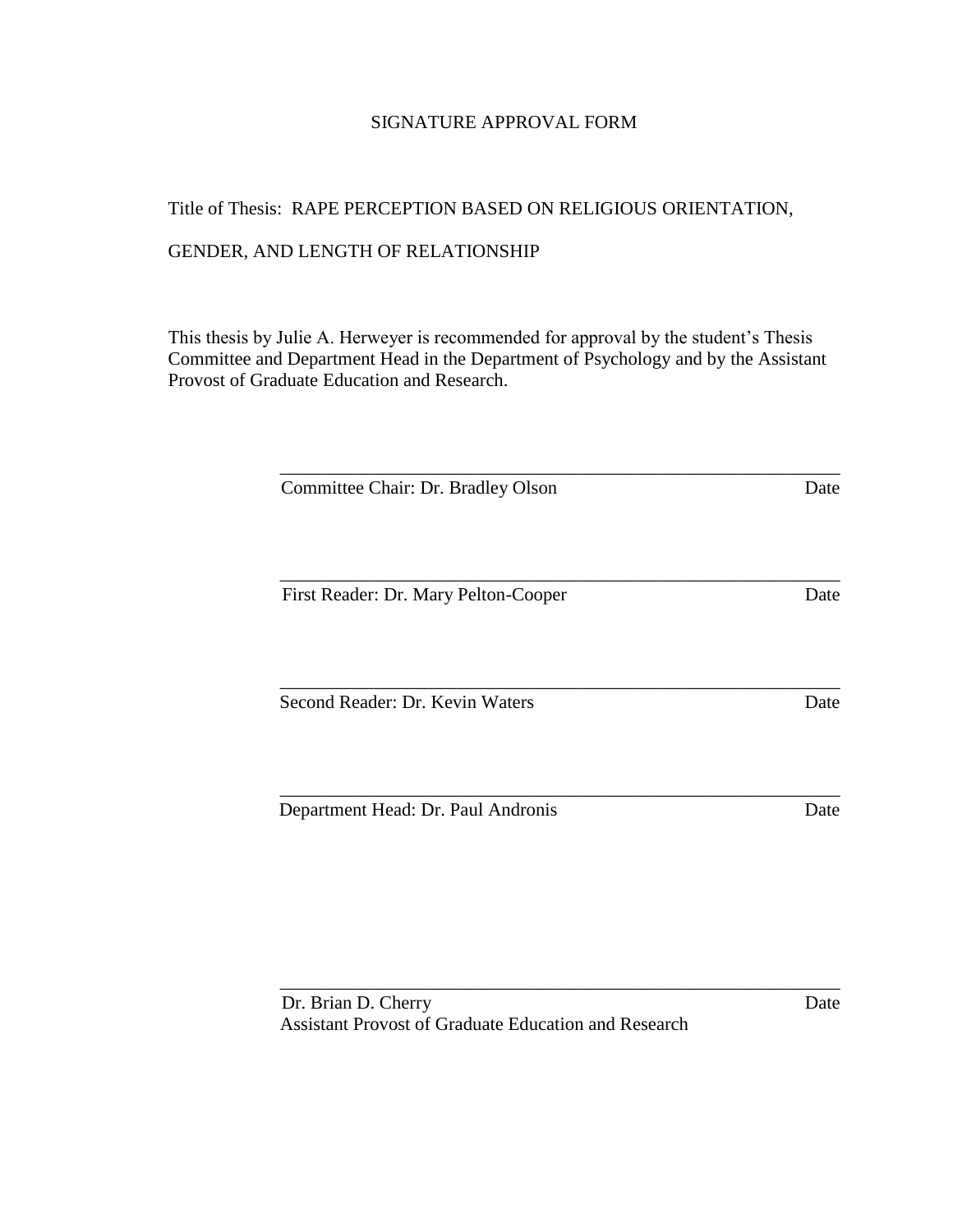#### ABSTRACT

## RAPE PERCEPTION BASED ON RELIGIOUS ORIENTATION, GENDER, AND LENGTH OF RELATIONSHIP

By

#### Julie A. Herweyer

Rape victims face many difficulties after the traumatic event, one of these being inadequate social support. Victims frequently report apathetic, insensitive, or accusing reactions from support systems (Ahrens, 2006). Understanding how peers respond is essential for ensuring sufficient support is provided. This study explored how college students may perceive victims as predicted by participants' gender, religious orientation, attitudes toward permissiveness, and length of relationship between victim and perpetrator. Also, order in which participants were asked about their sex was examined as a predicting variable. Participants were randomly assigned to read a vignette featuring a couple that had been dating for either 3 months or 18 months. Each vignette depicted nonconsensual intercourse. Eight questions assessed rape supportive attributions and victim blaming; these were the criterion variables. Of the eight multiple linear regression models, five produced significant results. These results suggest a need for more victim support and less victim blaming.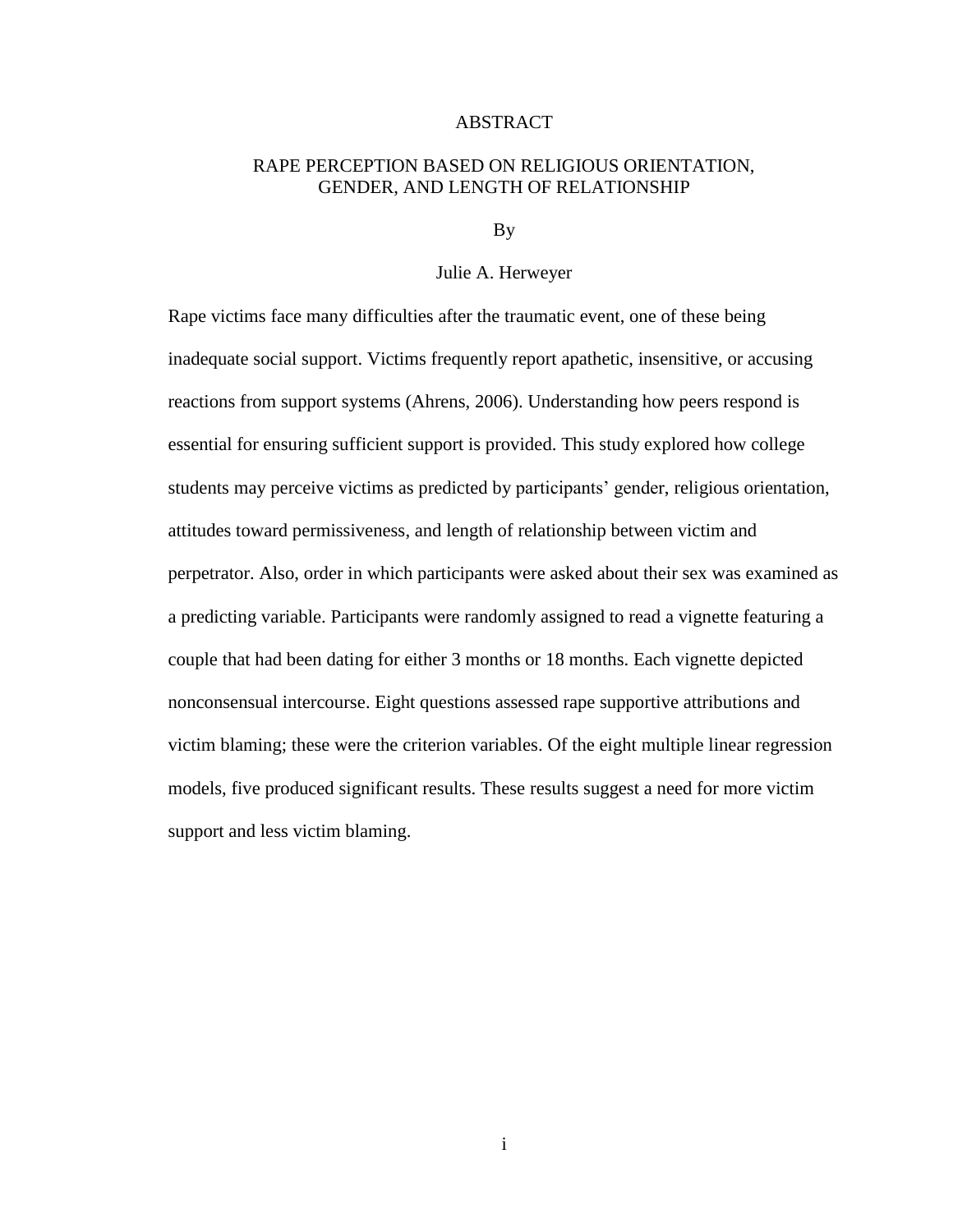## Copyright by

## Julie A. Herweyer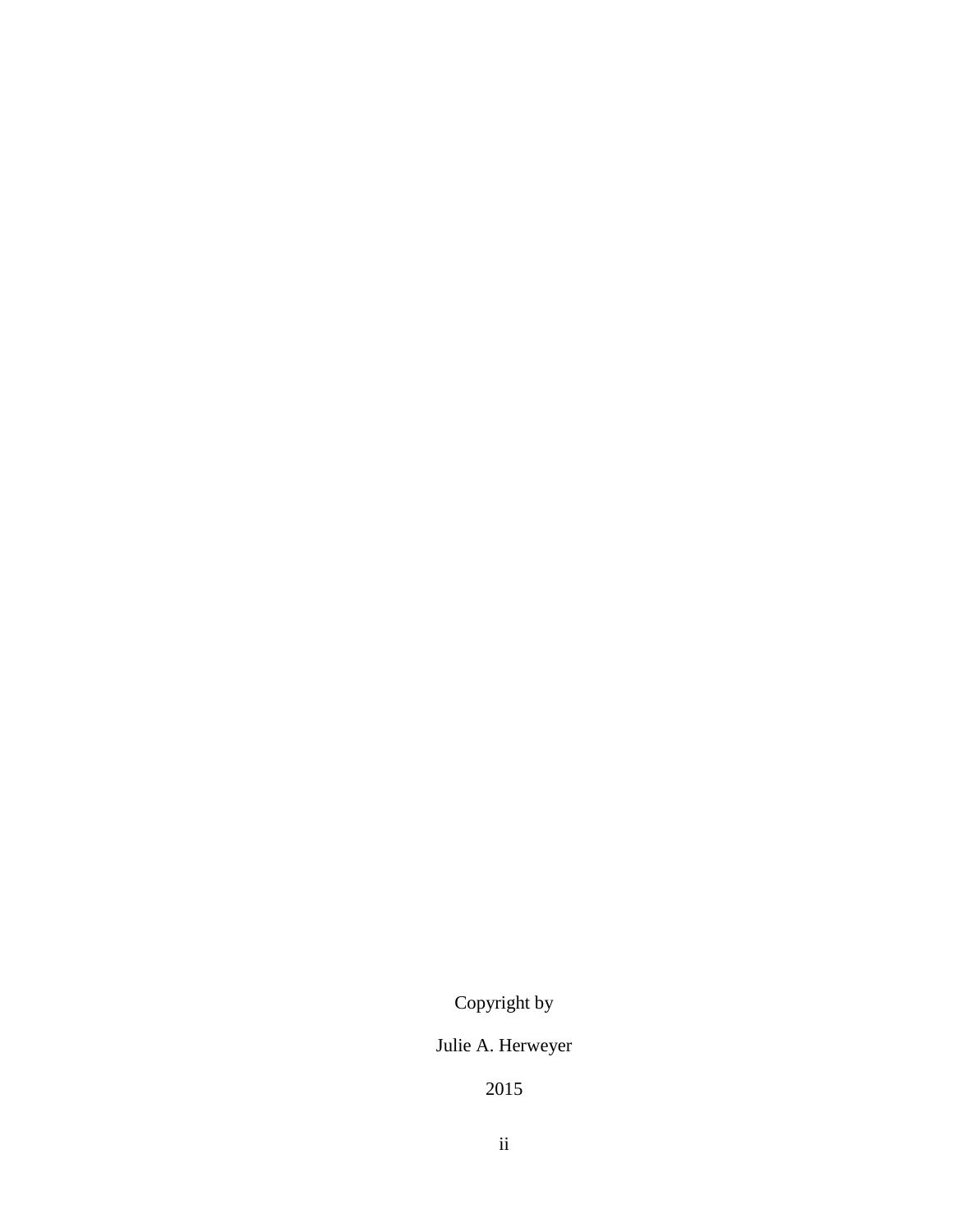## **TABLE OF CONTENTS**

| APPENDIX F: Sex Role Stereotypical Victim Blame Attributions Scale 36 |
|-----------------------------------------------------------------------|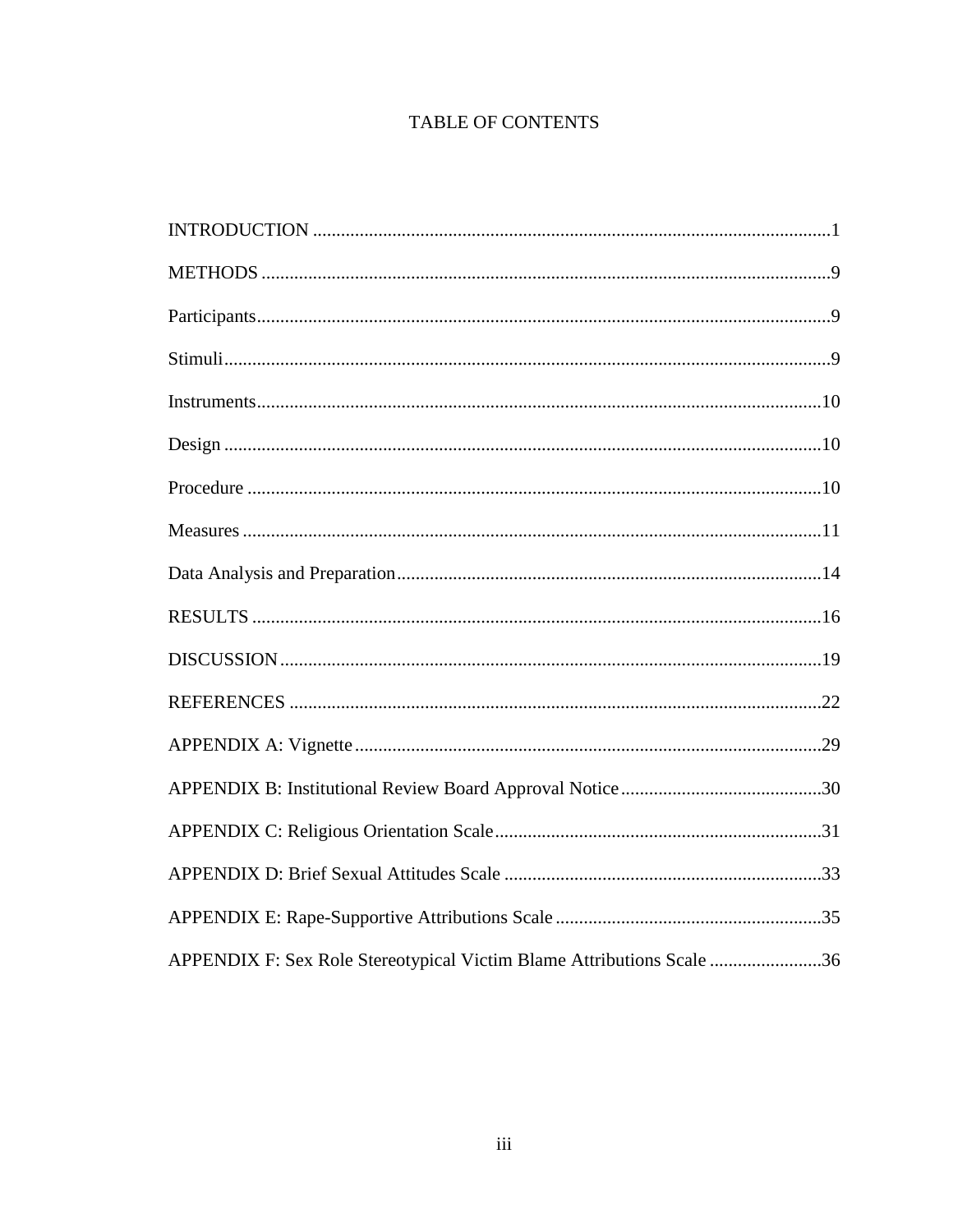#### INTRODUCTION

It is estimated that between one in four or one in five women will become victims of completed or attempted rape during their lifetime (Fisher, Cullen, & Turner, 2000; Tjaden & Thoennes, 2000). An accurate measurement is nearly impossible to attain considering 48.8% of women who have been victims of completed rape (defined as unwanted completed penetration by force or the threat of force) did not consider the incident rape. Woman may fail to define their attack as rape due to many factors, including embarrassment and fear of being blamed (Fischer et al, 2000). The wide acceptance of rape myths may only perpetuate the fear of being blamed.

Religiosity has been found to positively correlate with rape myth acceptance (Rebeiz & Harb, 2010). Religious orientation and sexual attitudes have been related in various ways that could potentially influence how one views victims of rape. How participants would view a victim of rape based on religious orientation was examined in this study. Attitudes about sexual intercourse, specifically permissiveness, were also inspected as a predictor of rape perceptions.

For this experiment, the levels of relationship being examined are early dating and late dating. The early dating condition described the victim and perpetrator as having been in a relationship for three months opposed to the eighteen months in the late dating condition. Within each vignette, it was explicitly stated that the victim and perpetrator did have consensual intercourse with each other in the past. Monson et al. (2000) found more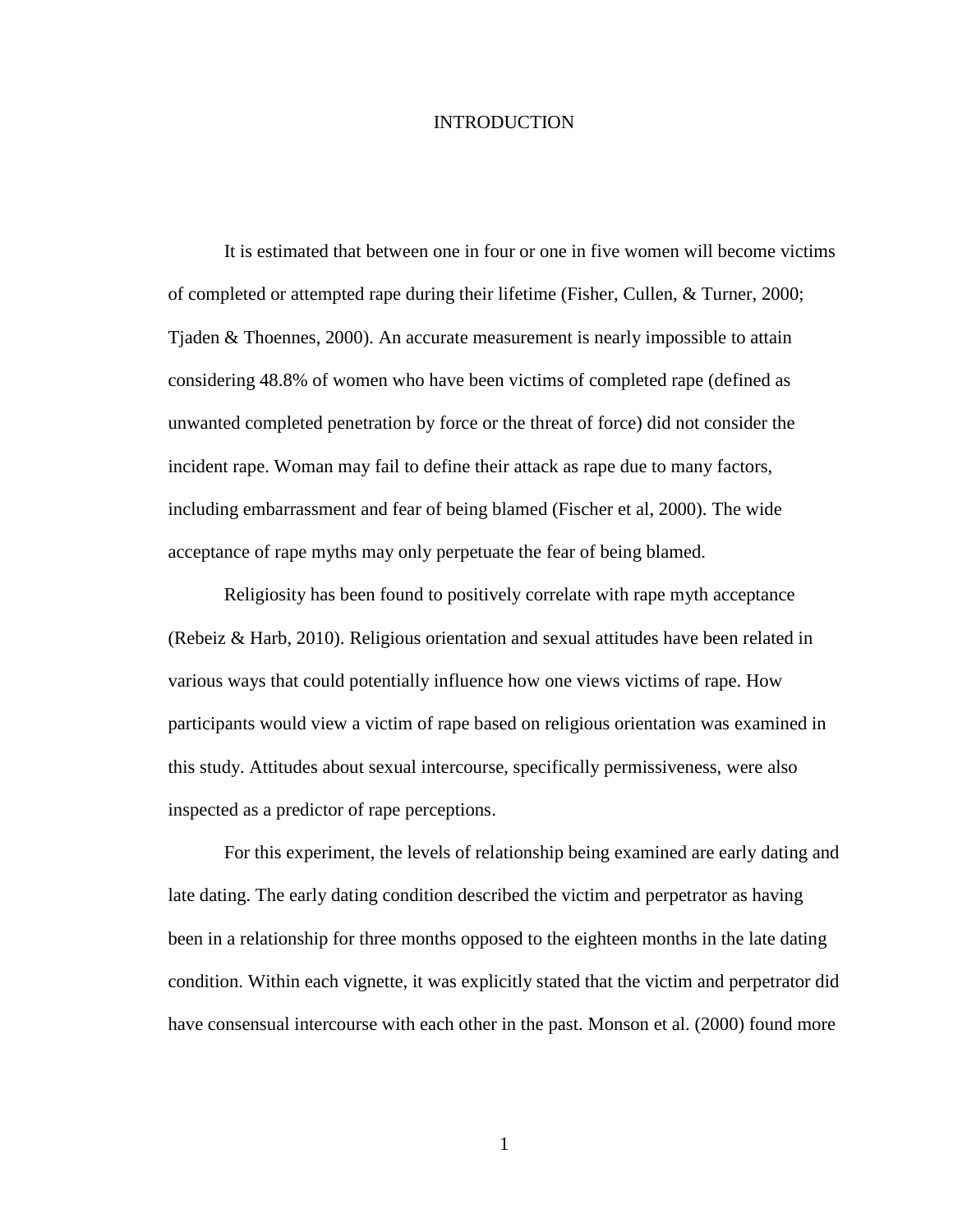negative attributions about the rapes when a history of consensual intercourse was mentioned in vignettes.

#### **Relevance to College Population**

Just a little more than half of the college-aged, completed rape victims recognized the attack as rape (Fisher et al., 2000). Of the victims who recognized their attacks as rape, only 11.5% reported the incident to the police (Kilpatrick, Resnick, Ruggiero, Conoscenti, & MacCauley, 2007). Due to underreporting, the approximated number of women who experience rape in college may be grossly underestimated. Sable, Danis, Mauzy, and Gallagher (2006) found shame, embarrassment, and fear of not being believed as some of the most salient barriers in reporting.

Anderson and Lyons (2005) conducted an experiment on undergraduate students to determine the role of social support on victim-blaming. Participants were given descriptions of rape victims that included whether or not the victim was receiving support from their peers, family, or their community. Victims who were supported by family and friends were blamed less for the rape compared to unsupported victims. Assessing how college students view rape and assign blame can have a large impact on ensuring victims receive the support they need and could encourage victims to report incidences of rape.

#### **Rape Myths**

Rape myths are defined by "attitudes and beliefs that are generally false but are widely and persistently held, and that serve to deny and justify male sexual aggression against women" (Lonsway and Fitzgerald, 1994, p.134). Some examples of rape myths provided by Rozee (1993) include believing a victim must be assaulted by a stranger, the victim never consented to intercourse with the perpetrator, and there needs to be physical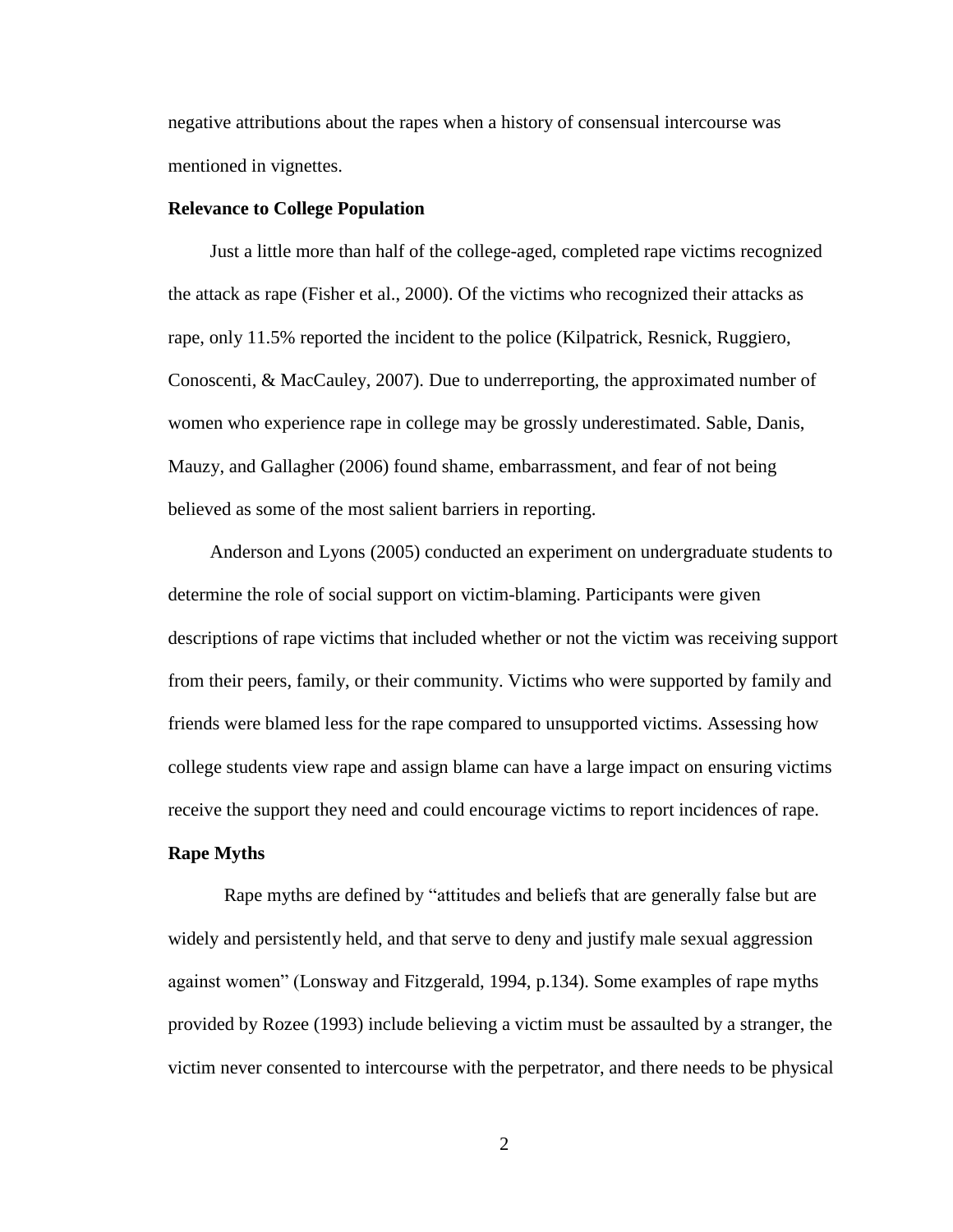evidence the victim attempted to oppose the sexual advances in order to be considered rape. Other examples of rape myth that contribute to attributing the blame to the victim include the belief that women lie about being raped, and rape only occurs to certain kinds of women (Freymeyer, 1997).

McMahon (2010) discovered evidence that rape myths are still common. Males, those who participate in Greek life, athletes, and those who have never attended information sessions about rape are more likely to believe rape myths (McMahon, 2010). Mulliken (2004) and Rebeiz and Harb (2010) found men generally have a higher rape myth acceptance than women.

#### **Rape Attributions**

One of the main factors which can influence attribution of blame to rape victims is adherence to rape myths (Mason, Riger,  $\&$  Foley, 2004). The level of relationship between the victim and perpetrator is positively related to rape-supportive and sex role stereotypical attributions (Monson et al., 2000). In other words, if the victim and perpetrator were strangers, participants reported less rape-supportive and sex role stereotypical attributions than if the victim and perpetrator were married.

Holding traditional sex role beliefs lead to attributing less blame on the perpetrator and more blame on the victim (Check & Malamuth, 1983). Assignment of responsibility is also impacted by traditional attitudes toward marriage. Whatley (2005) found people who have more traditional marital beliefs ascribe more of the blame to victims than participants who report having egalitarian beliefs.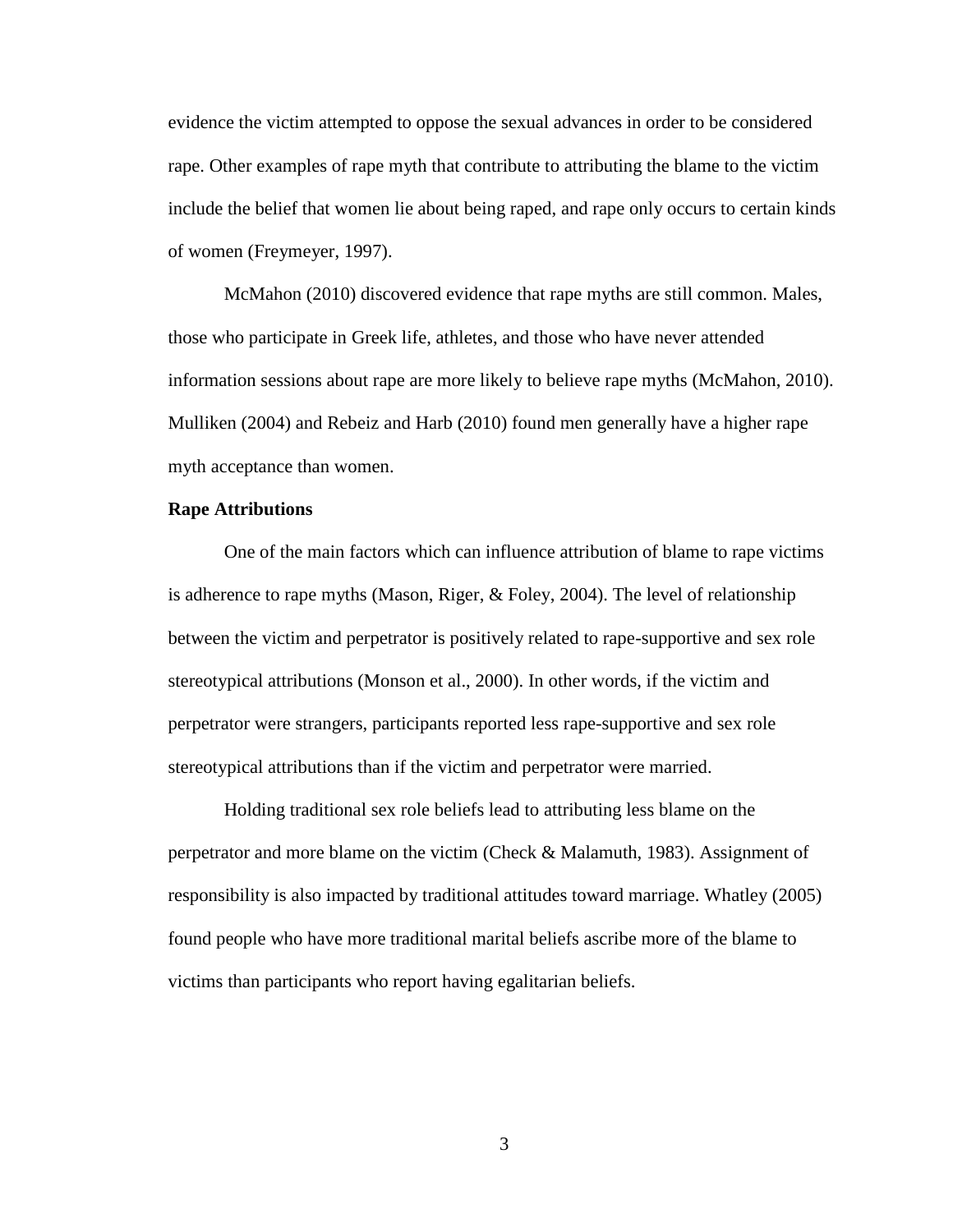#### **Victim-Perpetrator Relationships**

College students attributed the blame to the victim and rated the rape as less severe when the perpetrator was described to be the victim's husband (Langhinrichsen-Rohling & Monson, 1998; Monson, Byrd, & Langhinrichsen-Rohling, 1996; Monson et al., 2000). Victim blame attributions and rape-supportive attributions increase with the level of relationship between the victim and perpetrator (Monson et al., 2000). Moreover, marital rape, in comparison to stranger rape and dating rape, is less likely to be perceive as rape by participants (Rebeiz & Harb, 2010; Simonson & Subich, 1999). In addition, marital rape is perceived as less psychologically harmful and less in violation of the victim's rights (Simonson & Subich, 1999).

#### **Religiosity and Rape**

Research has yet to reach a clear conclusion as to whether or not there is a relationship between religiosity and rape perception. Rebeiz and Harb (2010**)** found that religiosity positively correlated with rape myth acceptance in Lebanese college students. Those authors used methodology similar to the one being used in this study, although the participants were from a different culture. Freymeyer (1997) found more religious males believed that women who had survived a rape should accept at least a portion of the blame. In contrast, Mulliken (2005) was not able to detect a correlation with religiosity and adherence to rape myths. Although, Mulliken (2005) found that participants who had more traditional gender role beliefs and fundamentalist religious beliefs were more supportive of rape myths and held more negative views of victims of rape.

Aiding the understanding between religiosity and how it influences people's beliefs on rape victims is meaningful and important. Hite-Corrie (2012) explains that a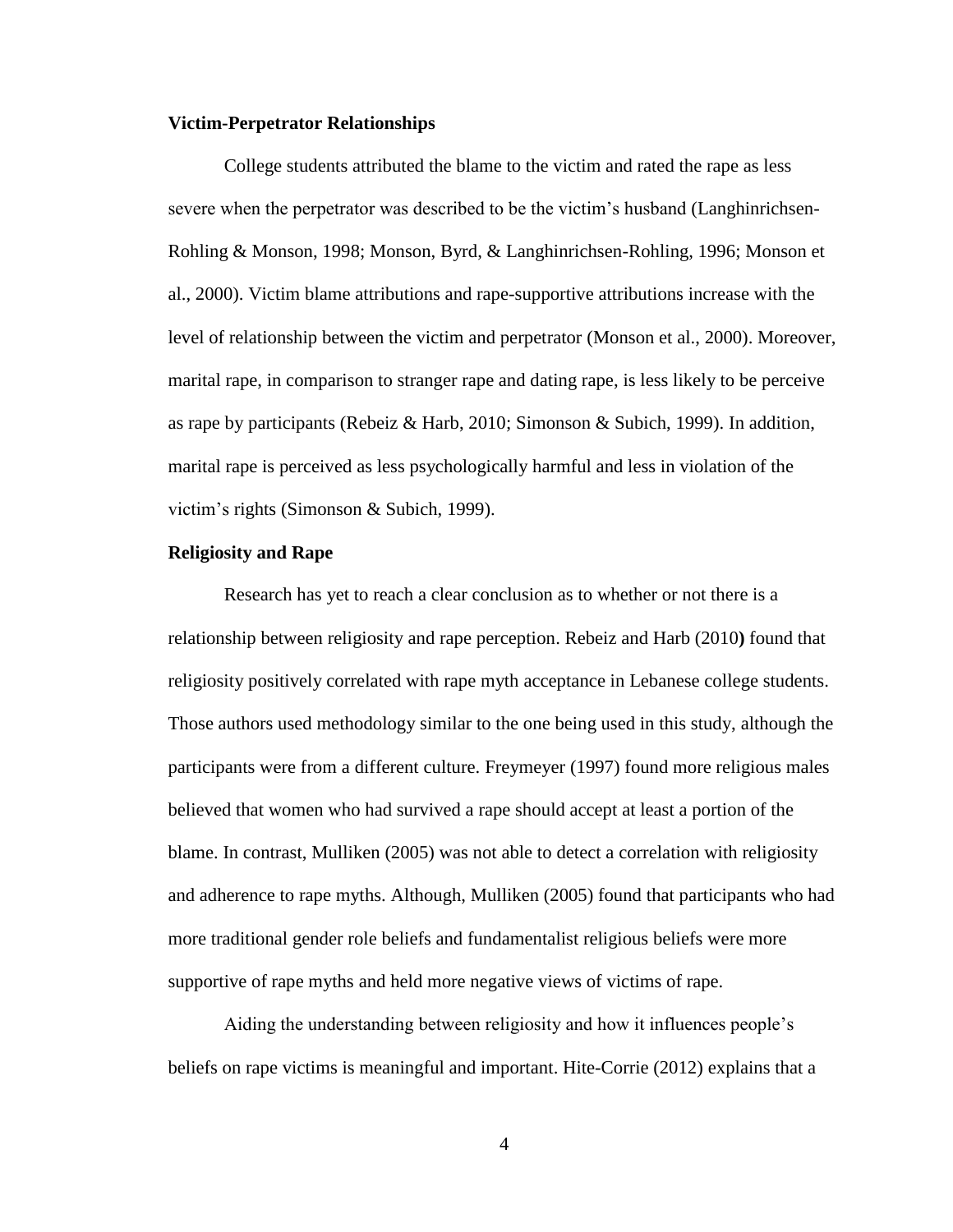secondary wounding (an emotional scar that is either directly or indirectly caused by the trauma of intimate partner sexual violence) can be caused be several things, including internalized stereotypes about rape and religious beliefs. These secondary wounds can originate from peers, religious leaders, and family. Pritt (1998) demonstrates how religious beliefs can cause additional trauma to victims of intimate partner violence and sexual abuse. Mormon women with a history of sexual abuse compared to Mormon women who had not experienced abuse felt more distant from God and felt less loved by God (Pritt, 1998).

Sheldon and Parent (2002) uncovered attitudes of clergy who had experience counseling victims of sexual abuse. Fundamentalism, sexism, and a negative attitude toward victims were associated with greater blame being attributed to victims. The majority of clergy surveyed did blame the victim, but they also had a high rape myth acceptance. Furthermore, religious leaders with high fundamentalist beliefs discouraged people in their church from seeking counseling outside of the church.

#### **Sexual Attitudes in Relationship with Religiosity and Rape Attributions**

The relationship between religious orientation, permissiveness, and rape perceptions were examined in the present study. Specifically, the difference between extrinsically religious students and intrinsically religious students were examined. Allport and Ross (1967) best explain, "the extrinsically motivated person *uses* his religion, whereas the intrinsically motivated *lives* his religion" (p. 434). In other words, those who are more extrinsically religious tend to use their religion for self-serving purposes or to get something. People who are more intrinsically religious see their religion as something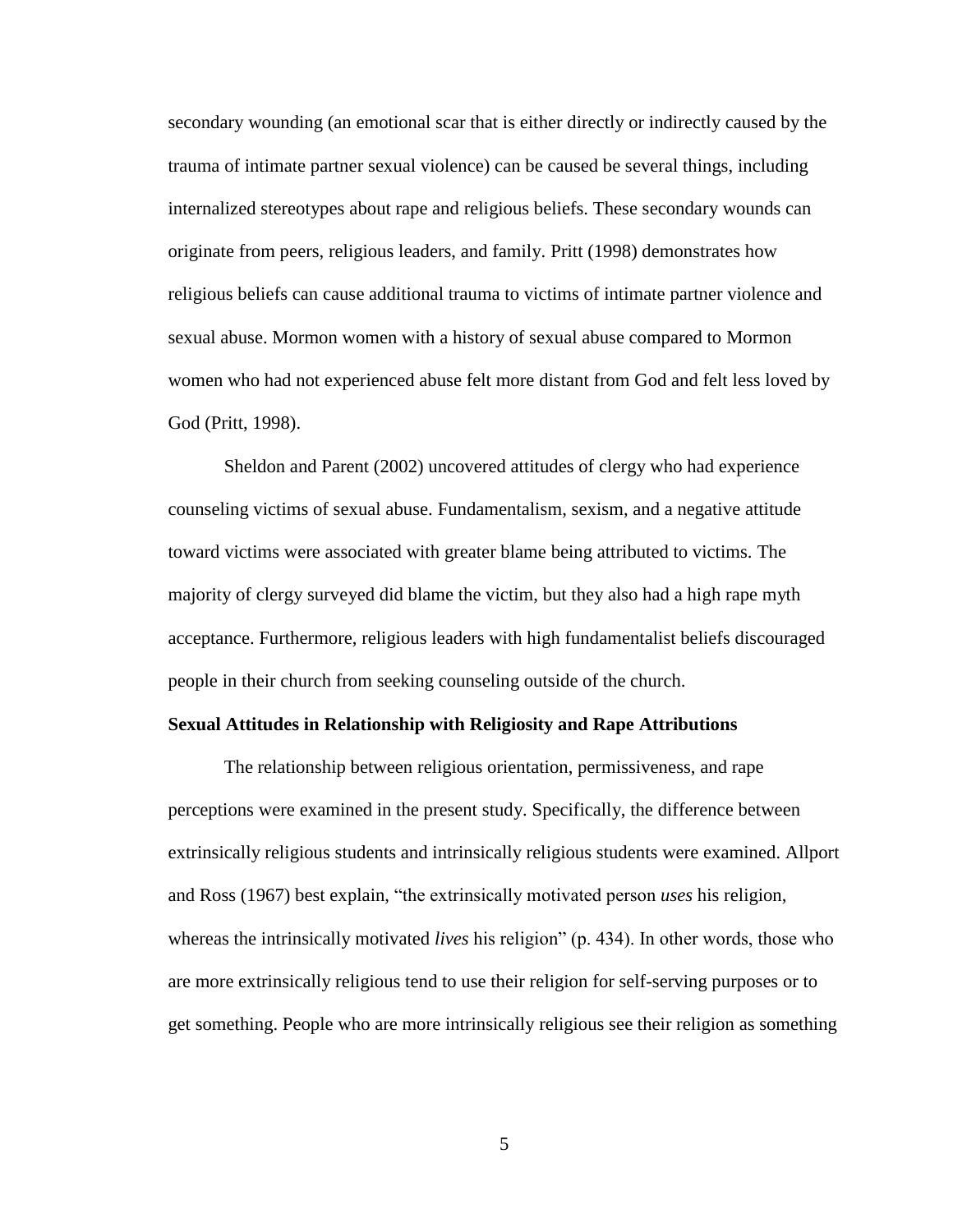that guides their whole life and they are not concerned with profiting from their religious involvement.

Individuals who are intrinsically religious have been found to be less permissive in their dating lives (Haerich, 1992). An intrinsic religious orientation has also been negatively correlated with acceptance of premarital sex (Leak, 1993). Furthermore, intrinsic religiousness is associated with less positive views of sexual behaviors in general (Bassett et al., 2002). This could lend support for expecting more intrinsically religious people to make more negative rape attributions. Intrinsically religious individuals may perceive the victim to be more interested in sexual intercourse simply because the victim had consented to this behavior previously. In contrast to the intrinsic orientation, people who have extrinsic religious orientations tend to have greater participation in sexual intercourse and more positive views of sexual behaviors compared to intrinsically religious people (Rowatt &Schmitt, 2003; Woodroof, 1985). In line with this research, it could be presumed that extrinsic religious students may have a more positive view of the victim compared to intrinsically religious students.

Religious people, according to Beckwith and Morrow (2005), have been shown to have conservative, less permissive attitudes toward intercourse. Luquis, Brelsford, and Rojas-Guyler (2012) discovered that permissiveness is less prevalent in religious males. These researchers also found engaging in sexual intercourse is less frequent in females who attend church often. A greater knowledge of sexual intercourse has been negatively correlated with rape myth acceptance; greater permissiveness is positively correlated with higher acceptance of rape myths (Aronowitz, Lambert, & Davidoff, 2012). Because extrinsically religious people are more sexually active than intrinsically religious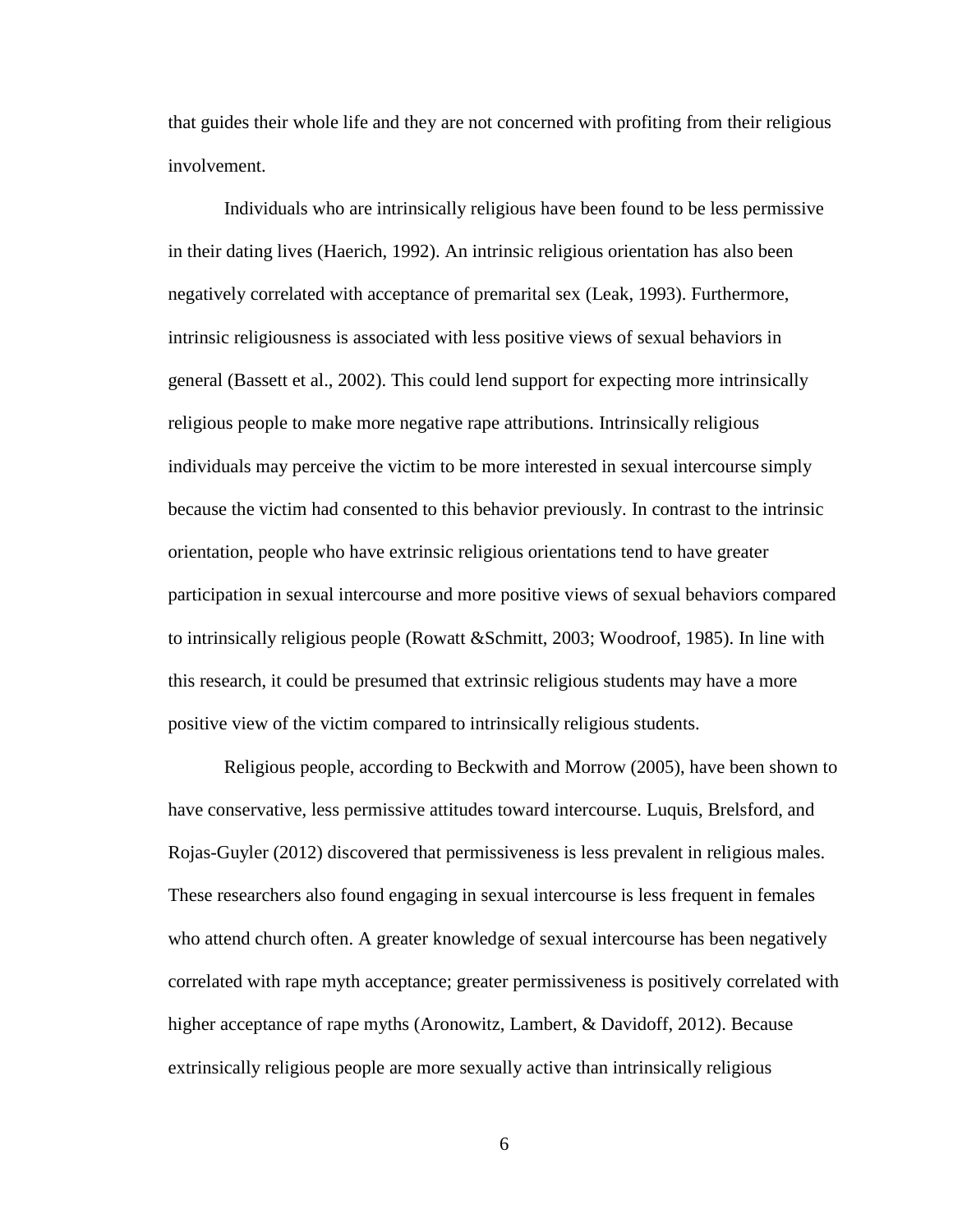individuals (Rowatt &Schmidt, 2003; Woodroof, 1985), it may stand to reason that they have greater sexual knowledge. Conversely, it could also stand to reason that they are more permissive, as studies such as Haerich (1992) have suggested.

#### **Sex Differences and Presentation of Measures**

Other factors studied as predictors of rape perception were participants' sex and order in which measures were presented. When participants are reminded of their sexual identity during an experiment, there have been significant changes in how they respond (Steele & Ambady, 2006). Priming can produce substantial changes in response, which is why it is important to be aware of how measures are presented. Many studies have shown that males and females view rape and victims of rape differently (Bell, Kuriloff, & Lottes, 1994; Hayes, Lorenz, & Bell, 2013). Considering how influential participants' gender can be on rape perception, priming effects needed to be taken into account. The first wave of participants were asked to report their gender in the beginning of the survey while the second wave of participants reported their gender at the end of the study. This was included as a predicting variable to examine if presentation of measures influenced how participants perceived the victim and the rape.

#### **Goals and Hypotheses**

This study aims to clarify the relationship between religiosity and rape perceptions. Rebeiz and Harb (2010) found religiosity to be positively correlated with rape myths. Their study differed from the current study in the population that was studied and the measures utilized. Looking at college students in the United States and using different measures could yield different results and contribute to a better understanding of attitudes toward victims of rape. Mulliken (2005) also examined the relationship between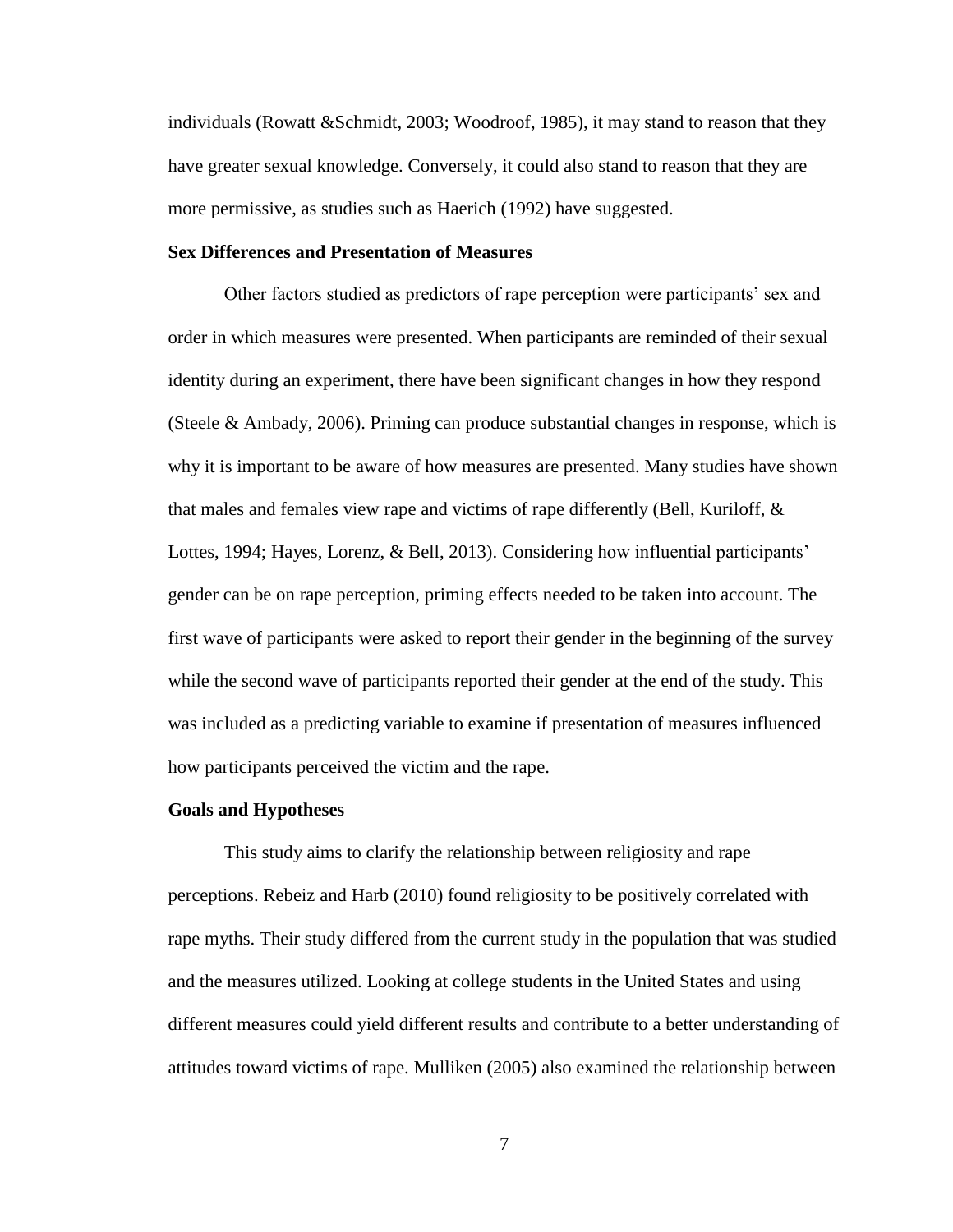religiosity and rape attitudes, but she did not use the same measures nor did she employ the use of vignettes. Reading a vignette may cause participants to answer in a way that is different than answering survey questions explicitly containing the labels 'victim' and 'perpetrator'. The underlying goal of this research was to inform the care and support for victims of rape, regardless of their previous consensual sex or relationship to the perpetrator.

In regards to victim-perpetrator relationships, it was predicted based on past research that participants would place more responsibility of the rape on victims who have larger degrees of relationship with the perpetrator, such that dating condition would be a predictor of RAPE-SUPPORT and BLAME scales. It was also hypothesized that participants' sex would be a significant predictor of RAPE-SUPPORT and BLAME scale scores. Religious orientation and scores on the BSAS permissiveness subscale were hypothesized to be significant predictors for each of the eight criterion variables.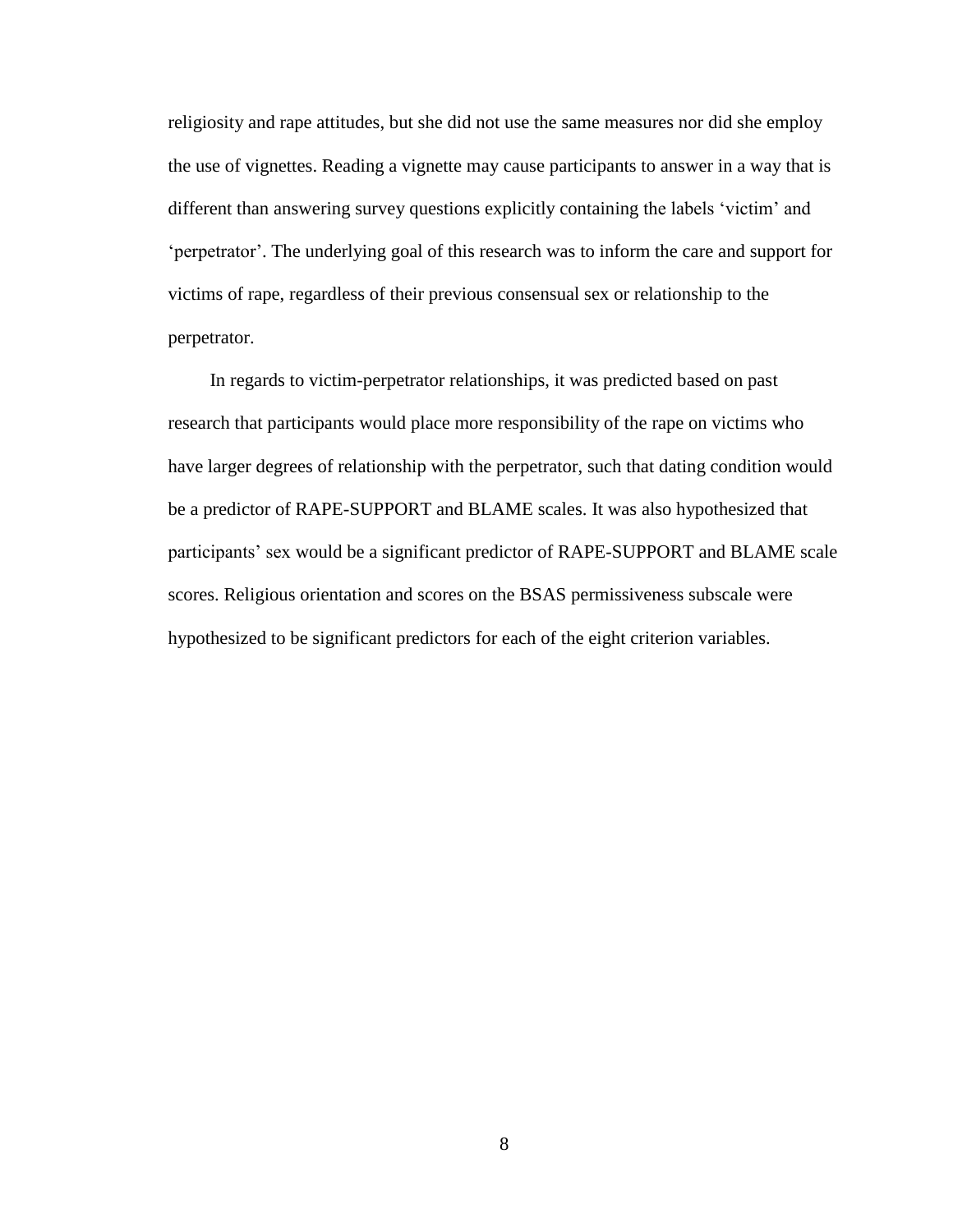#### **METHODS**

#### **Participants**

The sample included two hundred and six undergraduate students (62 males and 144 females) from Northern Michigan University. They were recruited from psychology courses at the university and given extra credit for participating. The study was approved by the Institutional Review Board and the treatment of participants adhered to American Psychological Association ethical standards. Participants were randomly assigned to one of the two victim-perpetrator relationship conditions.

## **Stimuli**

Vignettes between conditions (early dating and late dating) did not differ in any way except the described length of time the victim and the perpetrator had been in a relationship. Rape in the early dating relationship was described as perpetrated by someone the victim had been dating for three months. In contrast, the late dating rape was described as committed by a man the victim had been dating for eighteen months.

Consistent with Monson et al. (2000), specific names (e.g. Joanna and Dylan) were used in lieu of 'victim' and 'perpetrator'. In vignettes, the woman was described as "persistently resisting the sexual interaction" in order to indicate that the interaction was nonconsensual. Furthermore, the perpetrator was described as "completing the act of sexual intercourse." This was done with the intention of avoiding bias attached with the terms 'rape' and 'sexual assault.' Vignettes were constructed with the guidance and inspiration from the Monson, Langhinrichsen-Rohling, and Binderup (2000) and Ferro, Cermele, and Saltzman (2008) articles. Vignettes read similarly to this and victim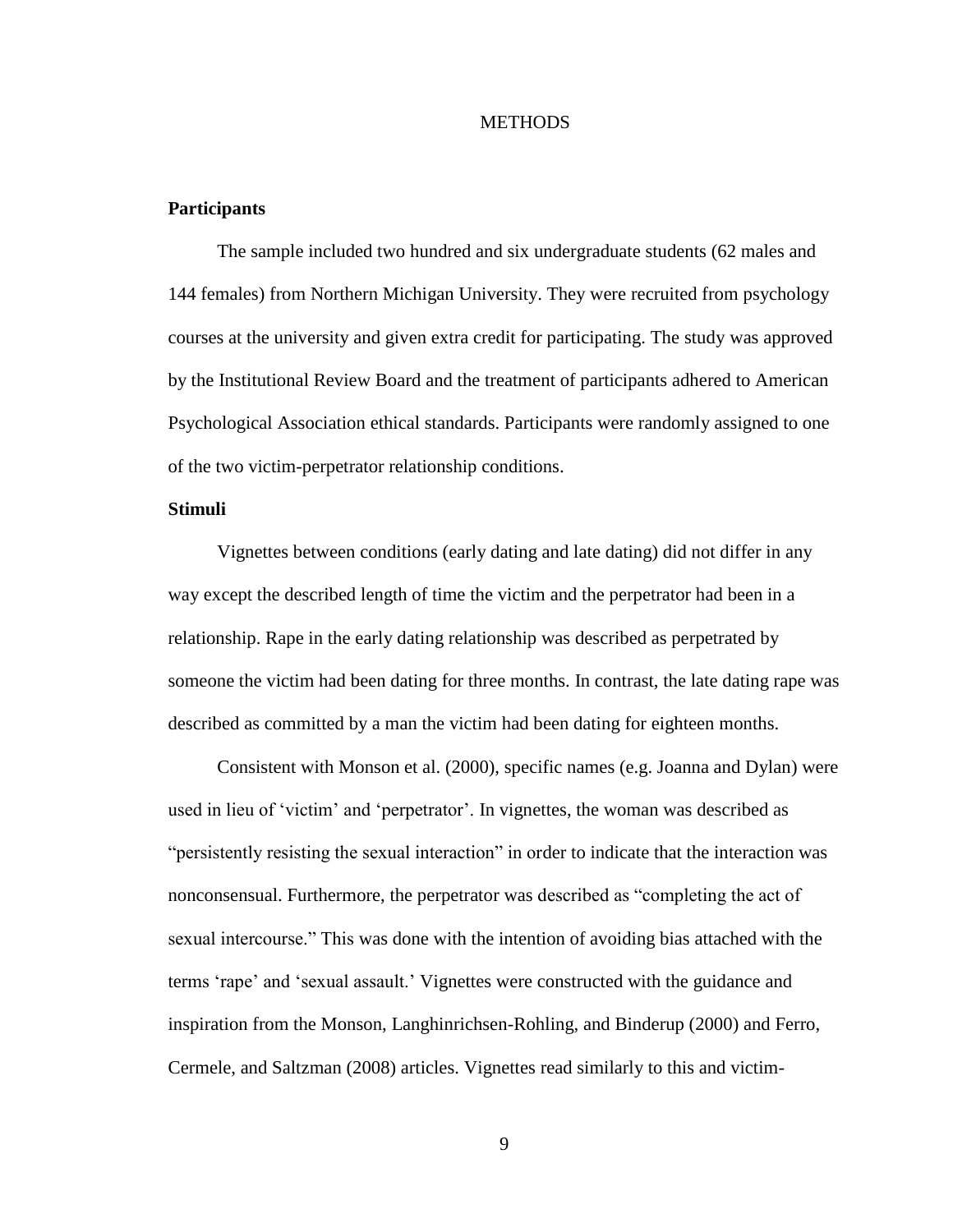perpetrator relationships were added into the vignette as appropriate. The vignette can be found in Appendix A.

#### **Instruments**

Surveys were accessed through Qualtrics, an online survey software service. The use of an online survey is supported because it can decrease social desirability distortions (Richman, Kiesler, Weisband, & Drasgow, 1999). Furthermore, the greater sense of anonymity the Internet can provide may elicit more honest answers from participants.

All analyses were be conducted using IBM SPSS Statistics for Windows, Version 23.0.

#### **Design**

A between-subject factor design was used for the victim-perpetrator relationship (early dating and late dating). Participants were randomly assigned to one of the relationship conditions. A history of consensual sexual intercourse between the victim and the perpetrator was mentioned in the vignettes.

#### **Procedure**

Participants were recruited from a pool of undergraduate psychology students. They received extra credit for participating in the study. Instructors who agreed to reward extra credit sent students an email with a link to the online survey. The research was introduced to participants as a study of the perceptions of heterosexual social interactions. Participants were assured of their anonymity and confidentiality before beginning the study. The study was submitted to the IRB for an expedited review. A copy of the approval notice from the Human Subject Research Review Committee can be found in Appendix B.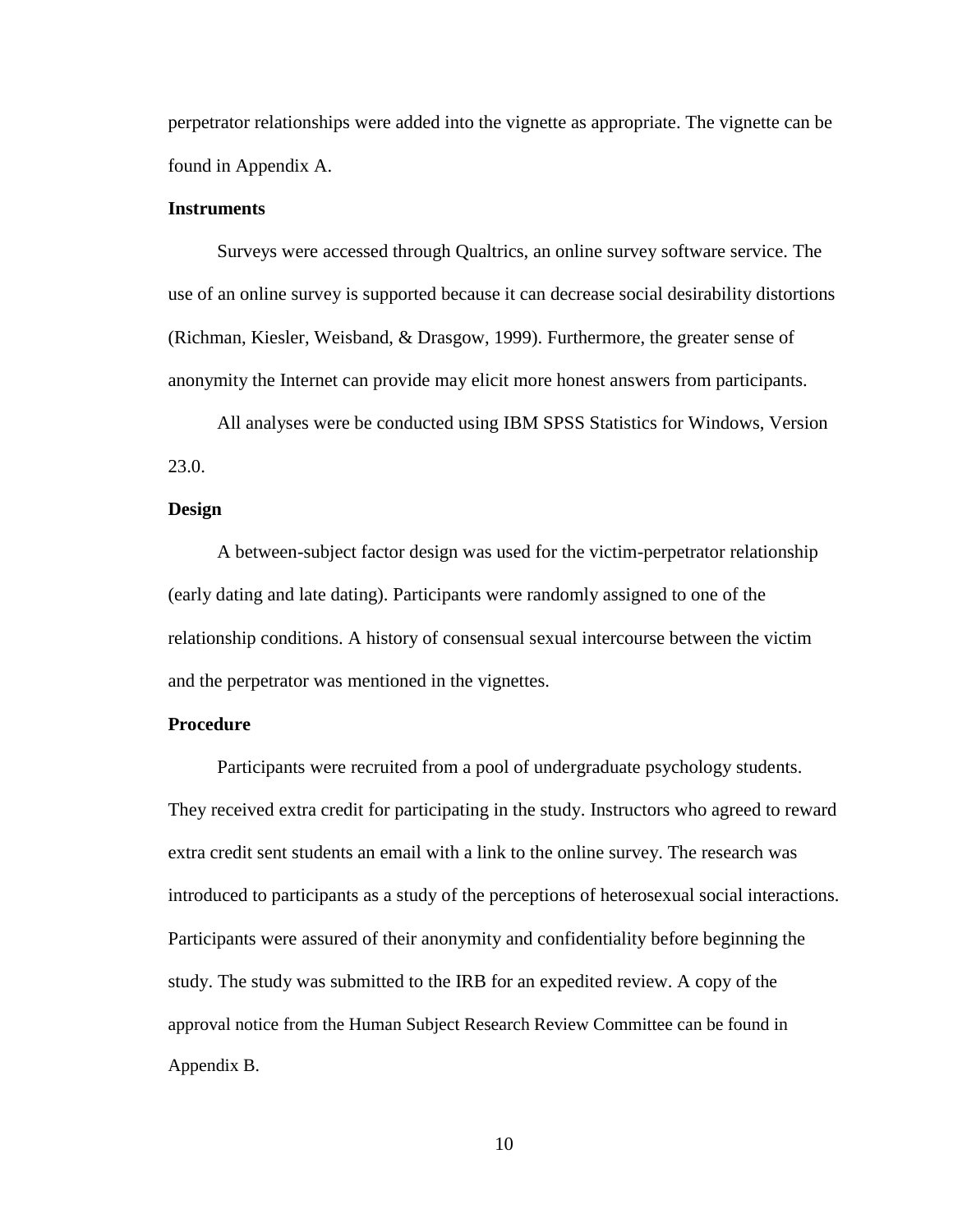The online survey was set up to ensure that participants were randomly assigned to one of the two victim-perpetrator relationship conditions. They received a vignette that pertained to their assigned condition. In the Monson et al. (2000) study, vignettes and the RAPE-SUPPORT and BLAME scales were the only items participants were presented with. In the first wave of the present study, participants were first asked about their sex and relationship status. Then they were presented with the Religious Orientation Scale (ROS). Next, participants answered the permissive subscale of the Brief Sexual Attitudes Scale (BSAS). Finally, vignettes were presented and participants were asked to answer the RAPE-SUPPORT and BLAME scale questions based on the vignette they read. In the second wave of the present study, the order in which measures were presented was altered to assess if priming would be a significant predictor of rape perception. Participants in this wave were first asked to read the vignette and then answer rape perception questions. The ROS and BSAS permissive subscale were then presented. Finally, participants were asked to report their relationship status and sex.

#### **Measures**

In addition to being asked to identify their gender and relationship status, each participant completed an online survey that included a vignette; Religious Orientation Scale (see Appendix C); the Permissiveness subscale of the Brief Sexual Attitudes Scale (see Appendix D), Rape-Supportive Attributions Scale (RAPE-SUPPORT) (see Appendix E); and Sex Role Stereotypical Victim Blame Attributions Scale (BLAME) (See Appendix F).

Religiosity in this study was measured by the Religious Orientation Scale (ROS) (Allport & Ross, 1967). The ROS is a 20-item questionnaire that is designed to measure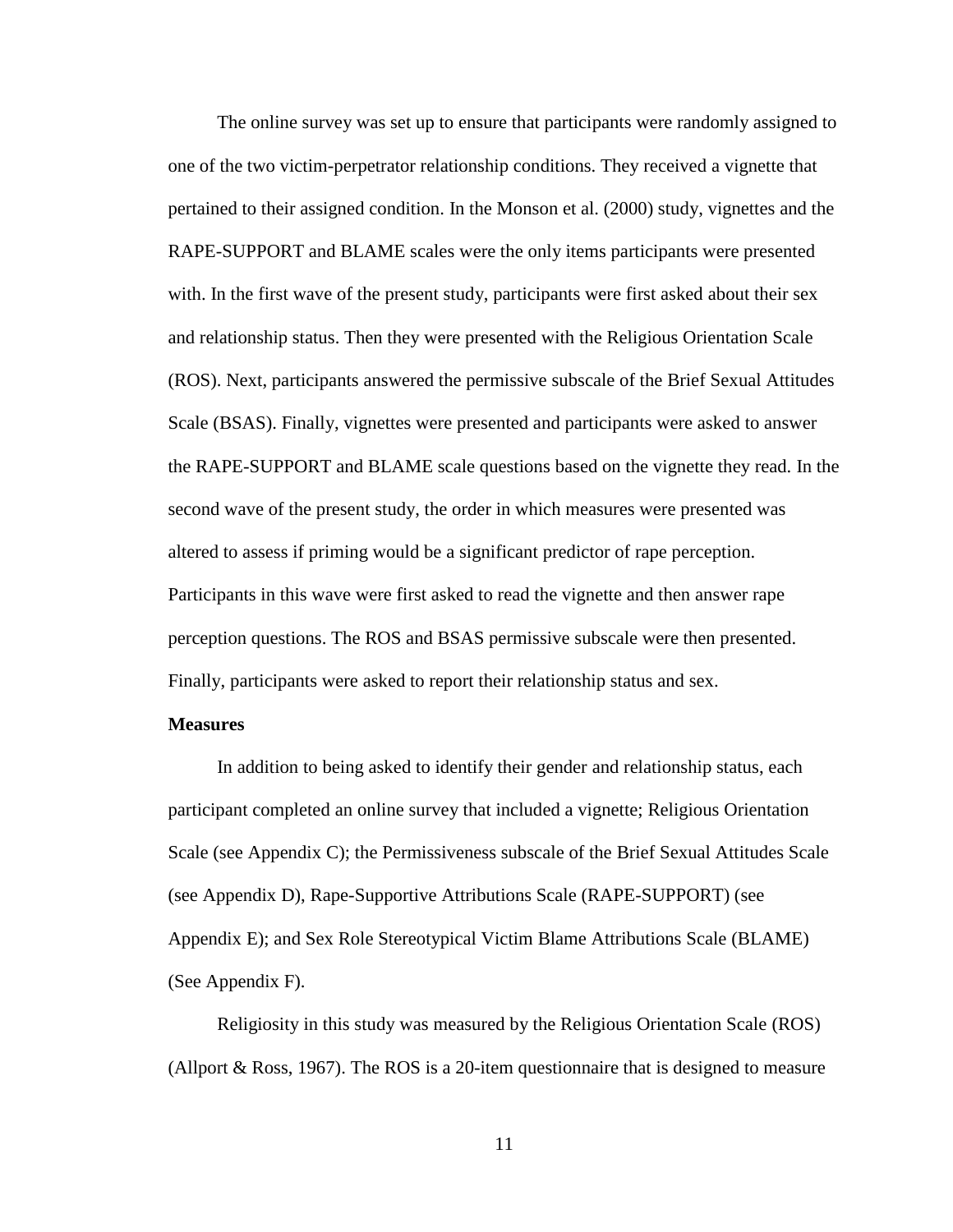extent of extrinsic versus intrinsic religiousness in individuals. There has been a revised version of this scale (Gorsuch & McPherson, 1989) that divides the extrinsic subscale into personally oriented and socially oriented. Items are scored using an 11-point scale ranging from strongly disagree to strongly agree. Scores on the scale range from 0-200. A high score on the scale would indicate a more extrinsic religious orientation while a low score would indicate a more intrinsic religious orientation. On the intrinsic subscale, Trimble (1997) found good internal reliability (Chronbach Alpha = .83). Internal reliability for the external subscale have usually fallen in the .70s (e.g., Donahue, 1985). The ROS has been shown to correlate with other common measures of religious faith (Bassett et al., 1991; Donahue, 1985). This scale has been acknowledged (Donahue, 1985) as one of the most common measures of religiosity. Other studies, such as Jones (2014), have used the revised version of the Religious Orientation Scale to assess how college students' religiosity can influence sexual attitudes. Haerich (1992) used the original ROS to look at the relationship between religiousness and permissiveness. Some of the items on this scale were re-worded in an attempt to be more clear and concise. For example, "Although I believe in my religion, I feel there are many more important things in my life" was changed to "There are many more important things in my life than religion."

Permissiveness was measured by the permissiveness subscale on the Brief Sexual Attitudes Scale (BSAS) (Hendrick, Hendrick, & Reich, 2006). This subscale consists of 10 statements that are ranked on an 11-point Likert scale which ranges from strongly disagree to strongly agree. An example of one of the statements is "casual sex is acceptable". Higher scores indicate more permissive sexual attitudes. Hendrick et al.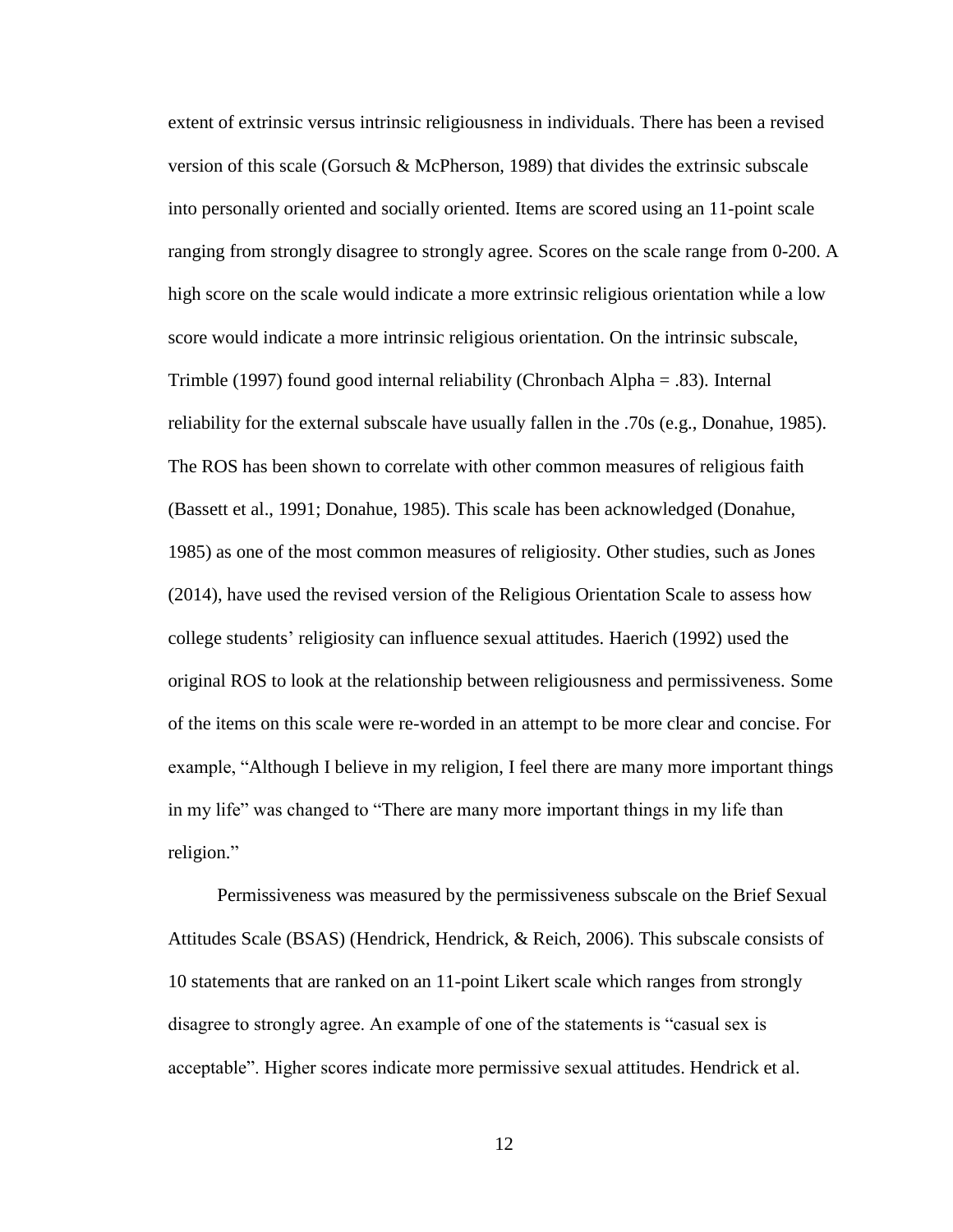(2006) report an alpha coefficient of .93 for the permissive subscale. The BSAS has been used to investigate relationships between religiosity and sexual attitudes in college students (Jones, 2014; Luquis et al., 2012).

Rape-Supportive Attributions Scale (RAPE-SUPPORT) (Monson, Byrd, & Langhinrichsen-Rohling, 1996) was used to assess attributions that are rape-supportive. It is a 4 item scale. Items are scored on an  $11$ -point rating scale in which  $0=$  minimum intensity and 10= maximum intensity. This scale is designed to measure participants' false beliefs about rape. A high score would indicate greater endorsement of rapesupportive attributions. Monson et al. (1996) found an alpha reliability coefficient for this scale to be .82. This scale has been used in studies on college students' rape perceptions (Langhinrichsen-Rohling & Monson, 1998; Monson et al., 1996; Monson et al., 2000). Some of the items on the scale have been modified to be more clear and concise. For example, 'How certain are you that this incident would be considered rape?' was changed to 'This situation is rape'. Participants were then be able to rate how much they agree on a scale from 0 (strongly disagree) to 10 (strongly agree). This scale was reverse scored.

The Sex Role Stereotypical Victim Blame Attributions Scale (BLAME) (Monson et al., 1996) was used to measure the amount of blame placed on the victim. Participants rated each item on an 11-point scale in which  $0=$ minimum intensity, whereas  $10=$ maximum intensity. A high score would reveal greater sex role stereotypical victim blame attributions. An alpha reliability coefficient of .64 (Monson et al., 2000) was found for this scale. Other studies (Langhinrichsen-Rohling & Monson, 1998; Monson et al., 1996; Monson et al., 2000) have used this scale to investigate how college students view rape. Some items on this scale have been modified to be more concise. The questions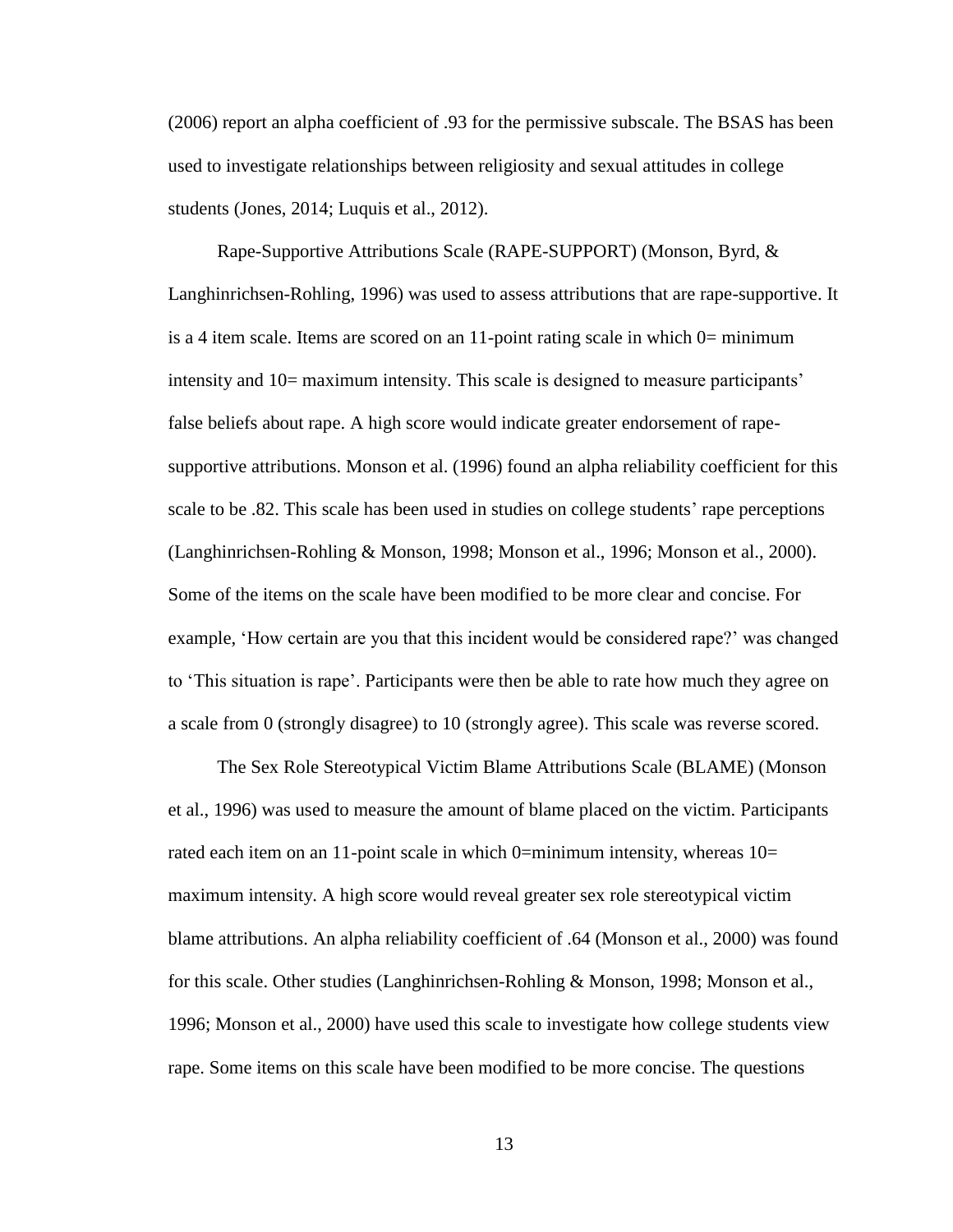have not been altered to change the meaning. For example, 'How obligated was "Joanna" to engage in sexual relations in this case?' was changed to 'How obligated was "Joanna" to engage in sexual relations?'. Participants were then be able to rate how much they thought Joanna was obligated on a scale from 0 (no obligation at all) to 10 (complete obligation).

#### **Data Analysis and Preparation**

A Little's Missing Completely at Random (MCAR) test was conducted to analyze missing values. This test yielded a chi-square of 451.350 at a significance level of 0.332. Little (1988) explains that it is best to have missing values that are absent at random rather than missing due to the variables within the experiment. Results of this test indicate that the missing values within the current study were MCAR because it was above the significance level of 0.05. Since the missing data was MCAR, it was permissible to run an expectation-maximization (EM) algorithm in SPSS to fill-in the seven missing data values. This method has been shown to be a more effective way to handle missing values compared to the typical methods of pair-wise or list-wise deletion (Lin, 2010; Pigott, 2001).

Normality was checked for by running skewness and kurtosis statistics. In accordance with the advice of Brown (1997), if the skewness and kurtosis values were two or more times greater than their respective standard errors, there were issues with the normality of the data. There were significant problems with each of the criterion variables, or all of the scores on the eight questions that followed the vignette. To address this problem, scores for each criterion variable were collapsed based on how they were distributed. For example, the original data from the question asking about victim's rights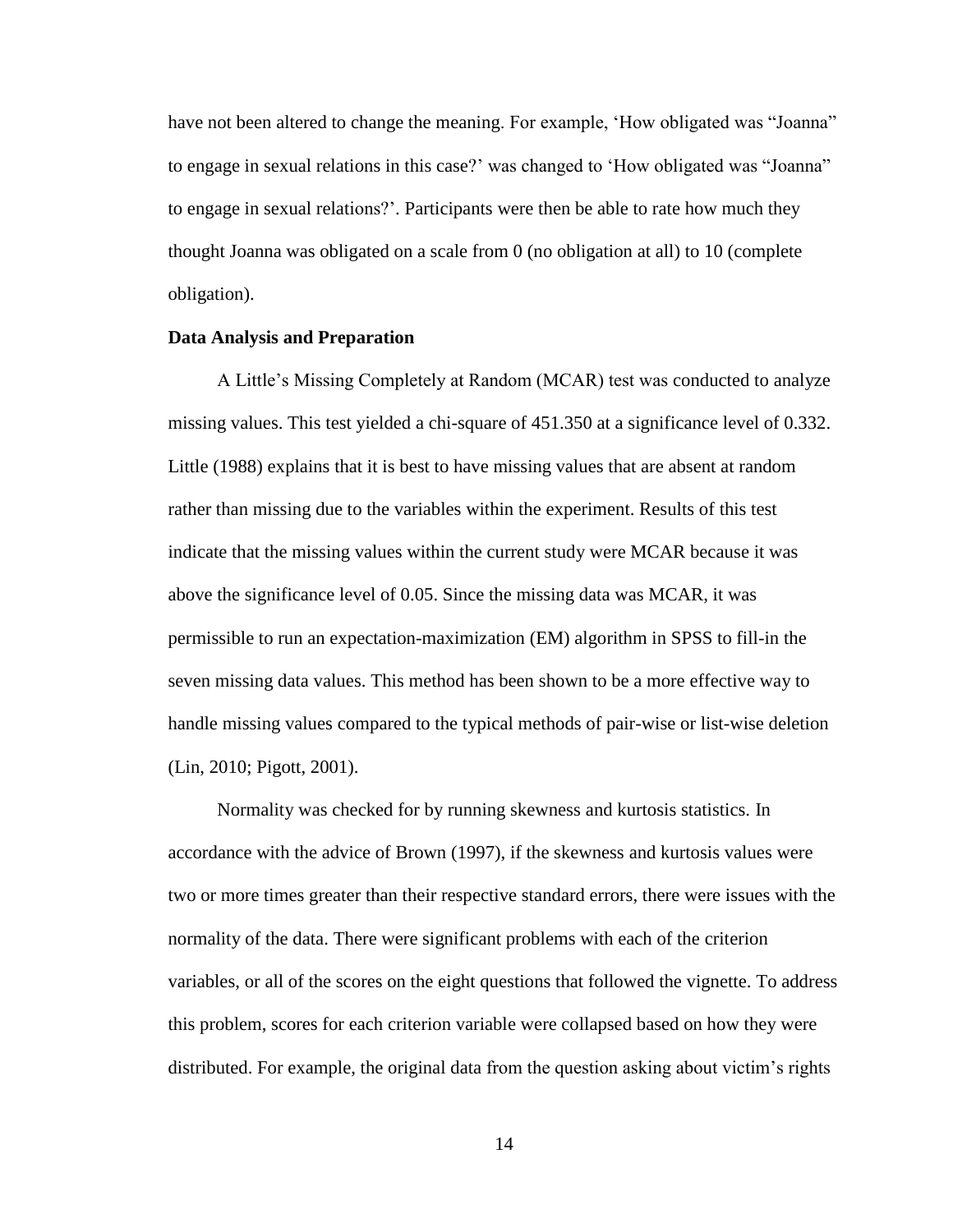shows that 88.1% of participants strongly agreed (scored as 1) that the victim's rights had been violated, while 3.4% scored 2; 4.5% scored 3; 2.3% scored 4; 0.6% scored 5; and 1.1% of participants neither agreed nor disagreed (scored as 6). When the scores were recoded, the participants that scored a 1 remained the same and the other scores were amalgamated. After recoding all of these variables, the skewness and kurtosis statistics were ran again and normality had greatly improved.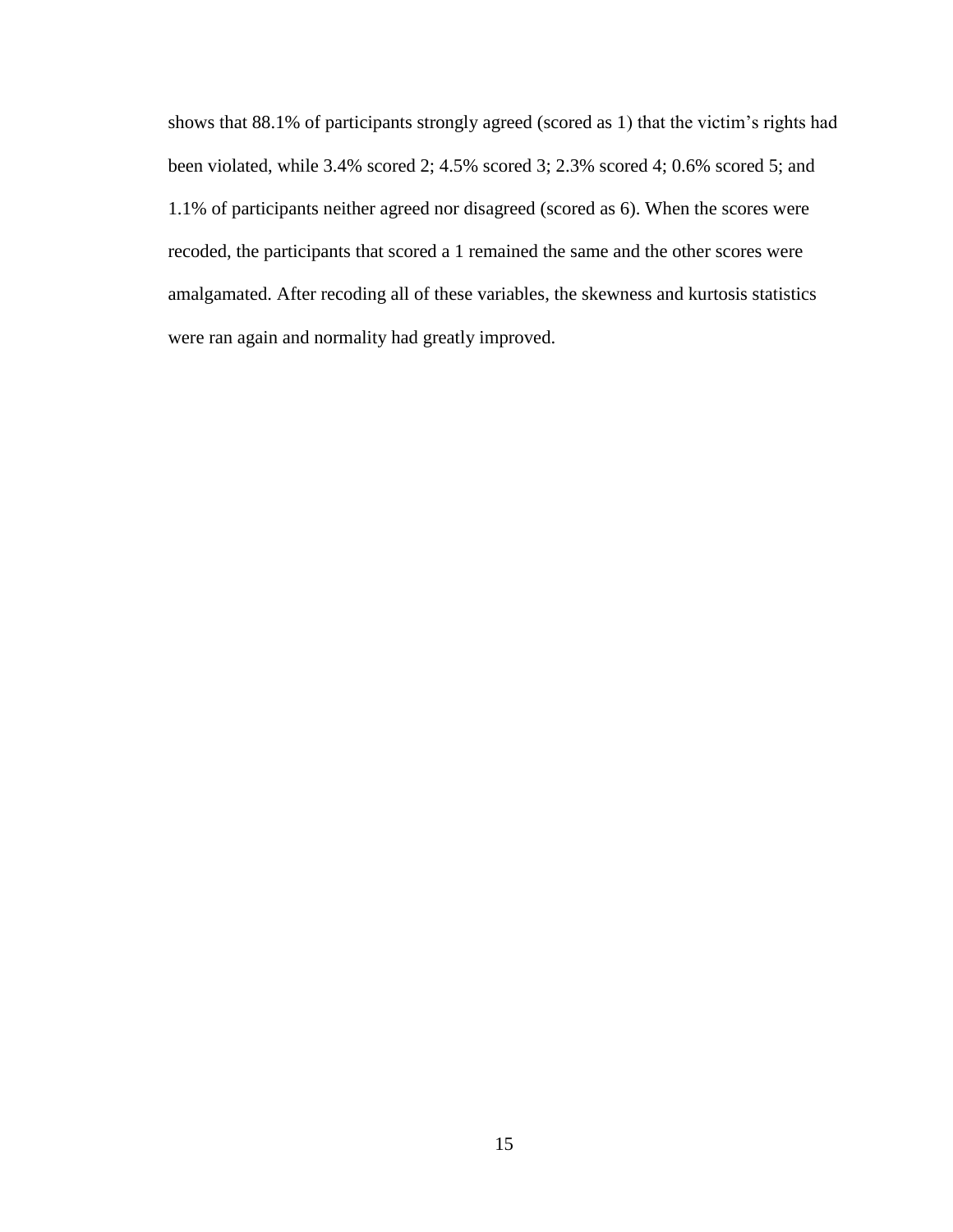#### RESULTS

Multiple linear regressions were conducted to assess how well the five predicting variables (BSAS scores, ROS scores, participants' sex, dating condition, and order measures were presented) predicted rape perception. The eight rape perception questions (taken from the RAPE-SUPPORT and BLAME scales) were criterion variables.

A multiple linear regression was calculated to predict perception of the victim's rights based on BSAS scores, ROS scores, participants' sex, dating condition, and order of measures. A significant regression equation was found  $(F(5, 201) = 2.451, p < .05)$ , with an  $\mathbb{R}^2$  of .057 and standard error of regression of .337. The analyses shows that sex did significantly predict perception of the victim's rights (Beta =  $-17$ ,  $t(206) = -2.367$ , *p* < .05). An interaction effect was found for participants' sex and ROS scores (Beta = -.18,  $t(206) = -2.029, p < .05$ ).

A multiple linear regression was calculated to predict the situation being perceived as rape based on BSAS scores, ROS scores, participants' sex, dating condition, and order of measures. A significant regression equation was found  $(F(5, 201) = 3.028, p < .05)$ , with an  $\mathbb{R}^2$  of .070 and standard error of regression of .405. The analyses shows that sex did significantly predict the situation being perceived as rape (Beta =  $-0.15$ ,  $t(206) = -0.15$ 2.013,  $p < .05$ ). An interaction effect was found for participants' sex and ROS scores (Beta = -.21, *t*(206) = -2.488, *p* < .05).

A multiple linear regression was calculated to predict perception of the victim's interest based on BSAS scores, ROS scores, participants' sex, dating condition, and order of measures. A significant regression equation was found  $(F(5, 201) = 3.299, p < .01)$ ,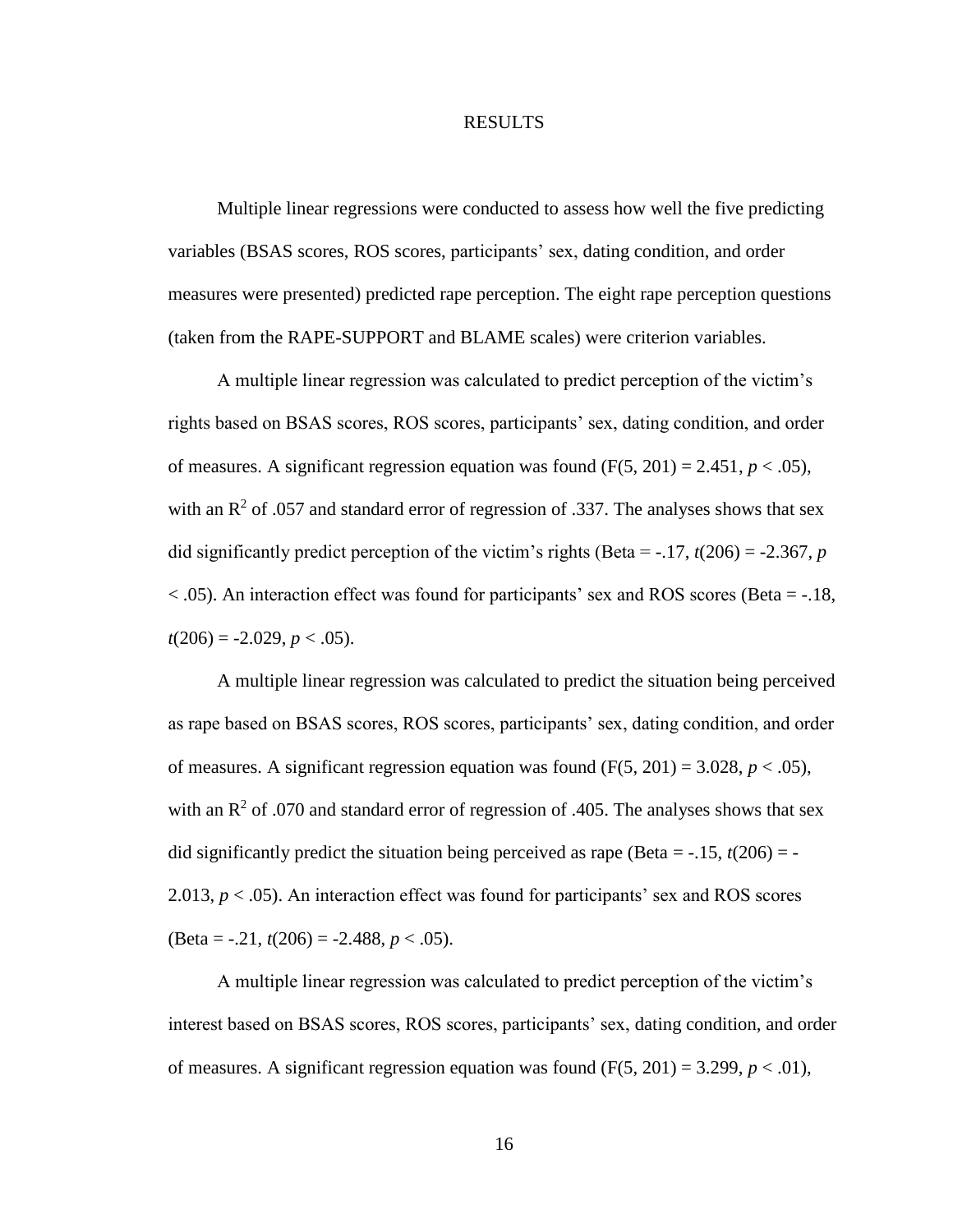with an  $\mathbb{R}^2$  of .076 and standard error of regression of .396. The analyses shows that gender of participants did significantly predict perception of the victim's interest (Beta =  $-0.21$ ,  $t(206) = -2.869$ ,  $p < 0.01$ ). Also, ROS scores significantly predicted perception of the victim's interest (Beta =  $-0.155$ ,  $t(206) = -2.070$ ,  $p < 0.05$ ). An interaction effect was found for participants' gender and ROS scores (Beta =  $-.24$ ,  $t(206) = -2.772$ ,  $p < .01$ ).

A multiple linear regression was calculated to predict perception of the victim's control based on BSAS scores, ROS scores, participants' sex, dating condition, and order of measures. A significant regression equation was found  $(F(5, 201) = 2.950, p = .01)$ , with an  $\mathbb{R}^2$  of .068 and standard error of regression of .757. The analyses shows that sex did significantly predict perception of the victim's control (Beta =  $-18$ ,  $t(206) = -2.473$ , *p* = .01). Order in which measures were presented also significantly predicted perception of the victim's control (Beta = .14,  $t(206) = 1.991$ ,  $p < .05$ ).

A multiple linear regression was calculated to predict perception of the victim's enjoyment based on BSAS scores, ROS scores, participants' sex, dating condition, and order of measures. A significant regression equation was found  $(F(5, 201) = 3.966, p <$ .01), with an  $R^2$  of .090 and standard error of regression of .432. The analyses shows that sex did significantly predict perception of the victim's enjoyment (Beta =  $-0.297$ ,  $t(206) =$  $-4.161, p < .01$ ).

Each model in these analyses were screened for the possible existence of multicollinearity and the collinearity statistics of tolerance and variance inflation factor (VIF) were assessed. All of the tolerance levels were above 0.70. Also, none of the VIF levels were above 1.30. These statistics suggests that multicollinearity was not a significant problem within the data.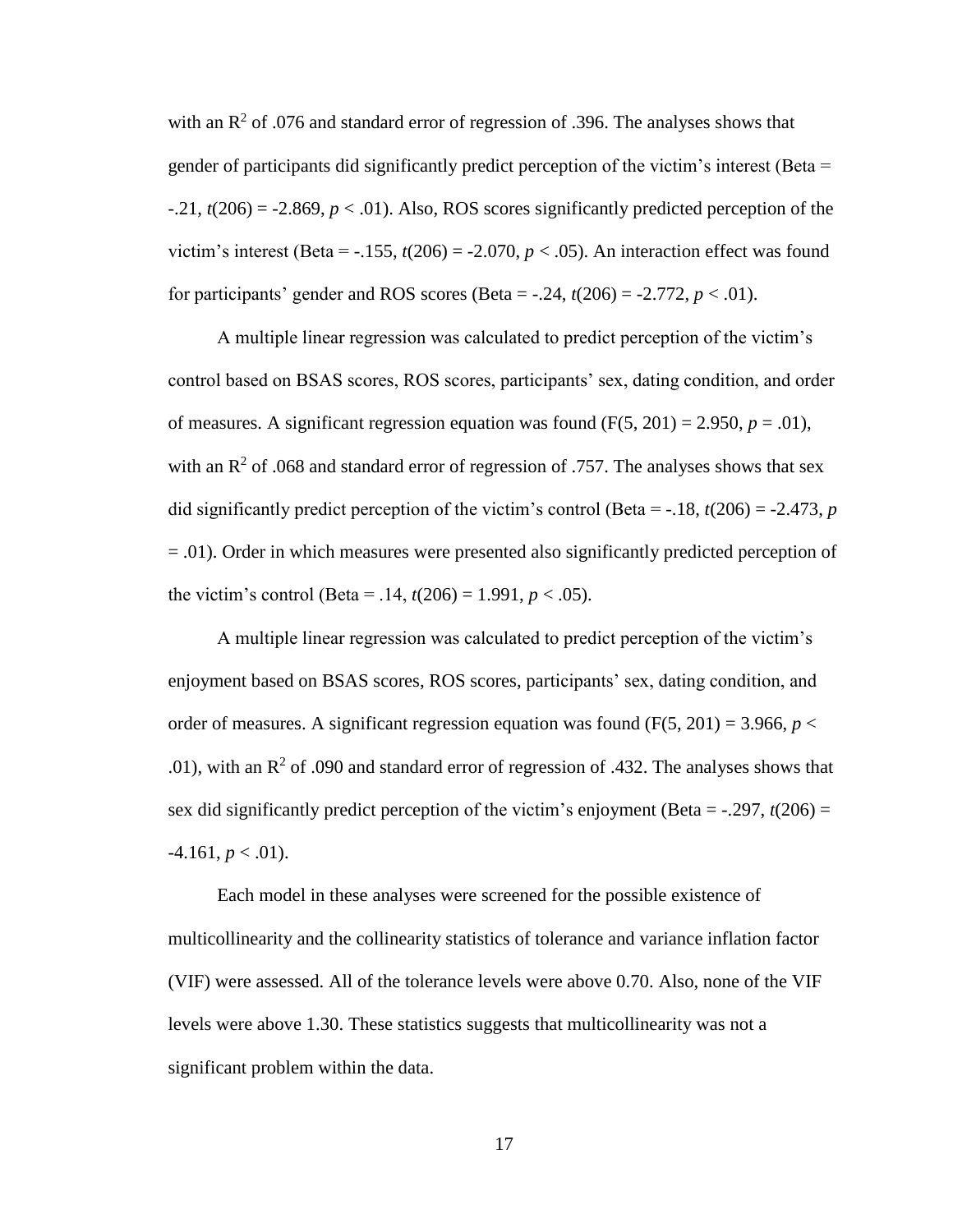A power analysis for each significant regression model was conducted using a post-hoc statistical power calculator for multiple regression (Soper, 2015). For all significant models, observed statistical powers ranged between 0.78 and 0.95.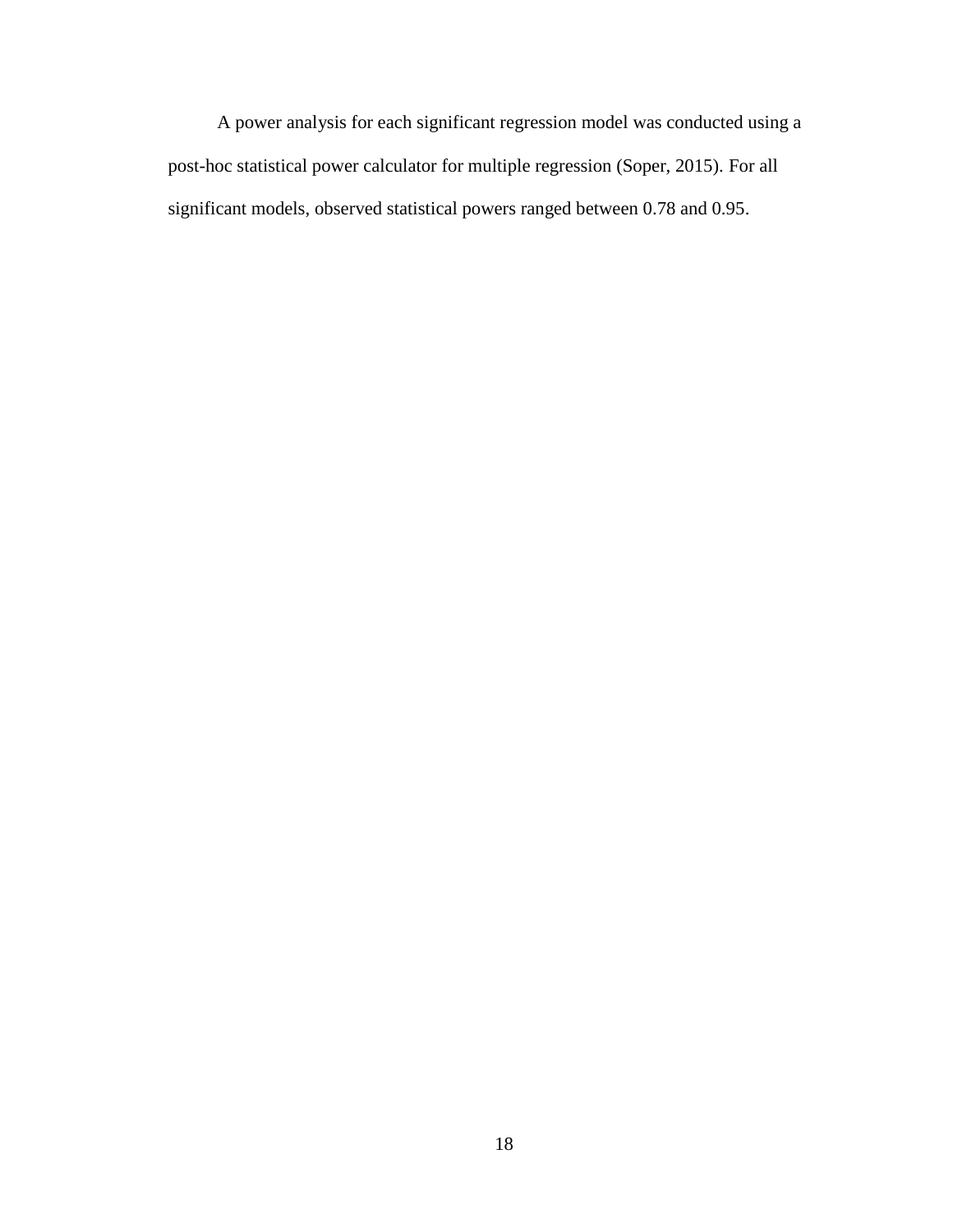#### **DISCUSSION**

Perception of the victim's rights, interest, control, enjoyment and perceiving the situation as rape were all significantly influenced by the five predicting variables. There was a main effect for participants' gender in each significant regression, which is consistent with many other studies. Bell, Kuriloff, and Lottes (1994) and Hayes, Lorenz, and Bell (2013) found differences in how males and females perceive rape. Order of measures only had a main effect in perceiving the amount of control the victim had in the situation. Although priming the participants by asking about their sexual identity could have accounted for the effect, it is also likely that asking the participants to read the vignette and answer rape perception questions first attributed to the effect. Religious orientation was found as a significant predictor of perception of the victim's interest in having intercourse. Furthermore, a significant interaction effect was found for sex and ROS scores in perception of victim's rights and interest as well as in correctly identifying the situation as rape.

It is important to note that religious orientation predicted the level in which participants thought the victim was interested in the sexual advances of the perpetrator. Intrinsically religious individuals may have believed the victim would be interested simply because she had previously engaged in sexual intercourse with the perpetrator. It may have been assumed if the victim was interested in the past she may be interested in the present situation. Although the victim was described as "persistently resisting", participants may not have been certain or convinced of her desire to escape the interaction.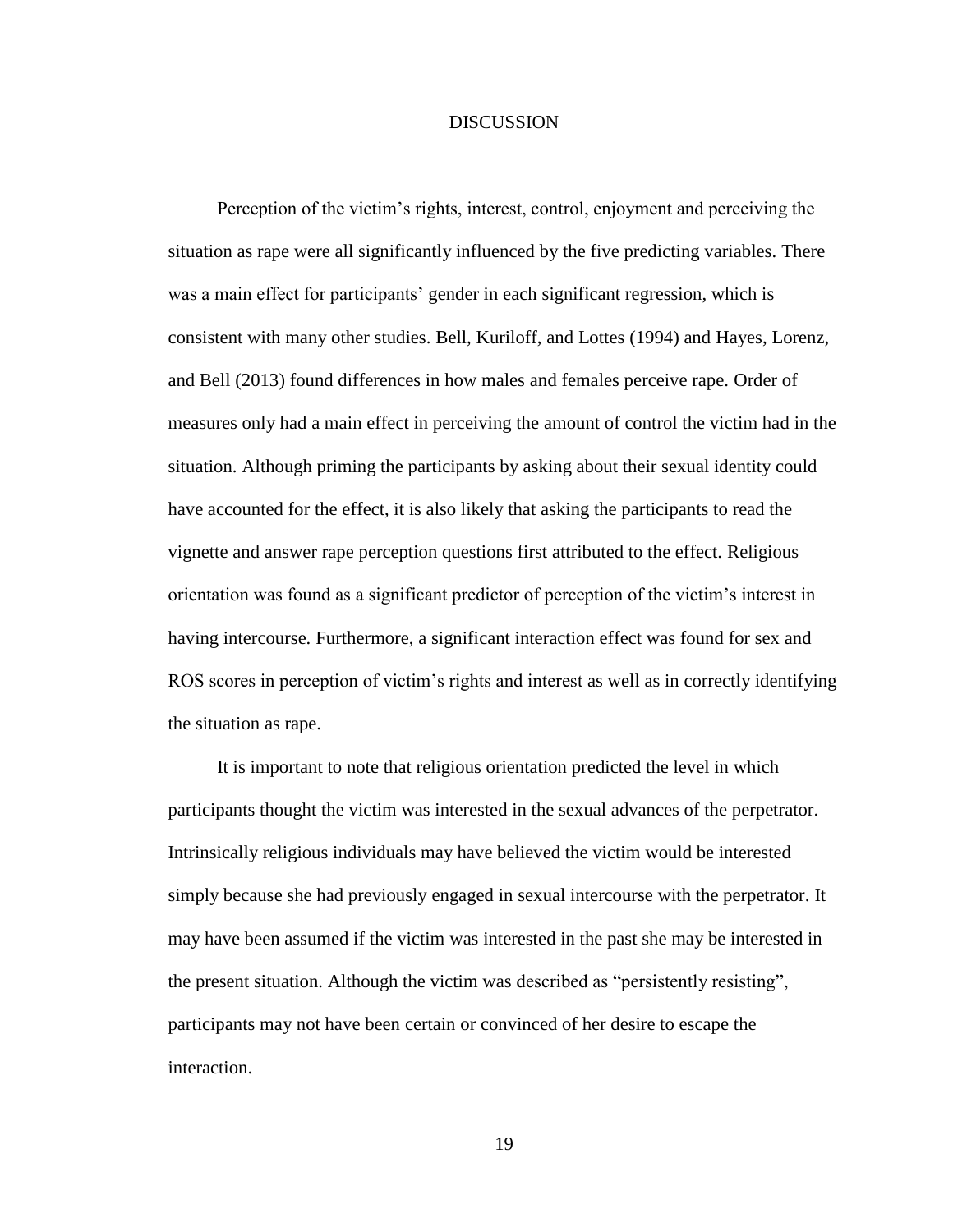Dating condition did influence the regression models, but no significant main effect was found in any of the models. The purpose of this study was to predict how college students would respond if their peer became a victim of rape. Because most undergraduate college students are not married, the dating conditions were set at 3 months and 18 months. These were presumed to be typical lengths of time for college students to have been in a relationship. If the victim and perpetrator were described as strangers or a married couple, the significance of this predictor may have been more substantial.

The criterion variables that did not produce significant regression results, were perceptions of how violent the situation was, how damaged the victim was, and how obligated the victim was to engage in sexual intercourse. Ambiguity may have contributed to the lack of significant results. The vignette was intentional in not describing the violence with the intention of placing more important on the nonconsensual nature. This was also done to distinguish between rape and physical abuse. Although this was intentional, it is acknowledged as a limitation because participants may have not been given enough information to decide how violent the situation was or how damaged the victim was. The perpetrator did help the victim carry in groceries. For some participants, this seemed to warrant some obligation of the victim to engage in sexual intercourse. If the favor had been something requiring more effort or expense, it may have been more likely to find a significant result.

Results indicate 78.8% of participants strongly agreed that the situation described in the vignettes was rape. The victim "repeatedly asked" the perpetrator to stop the sexual advances and she incessantly battled the perpetrator's efforts. Despite the lack of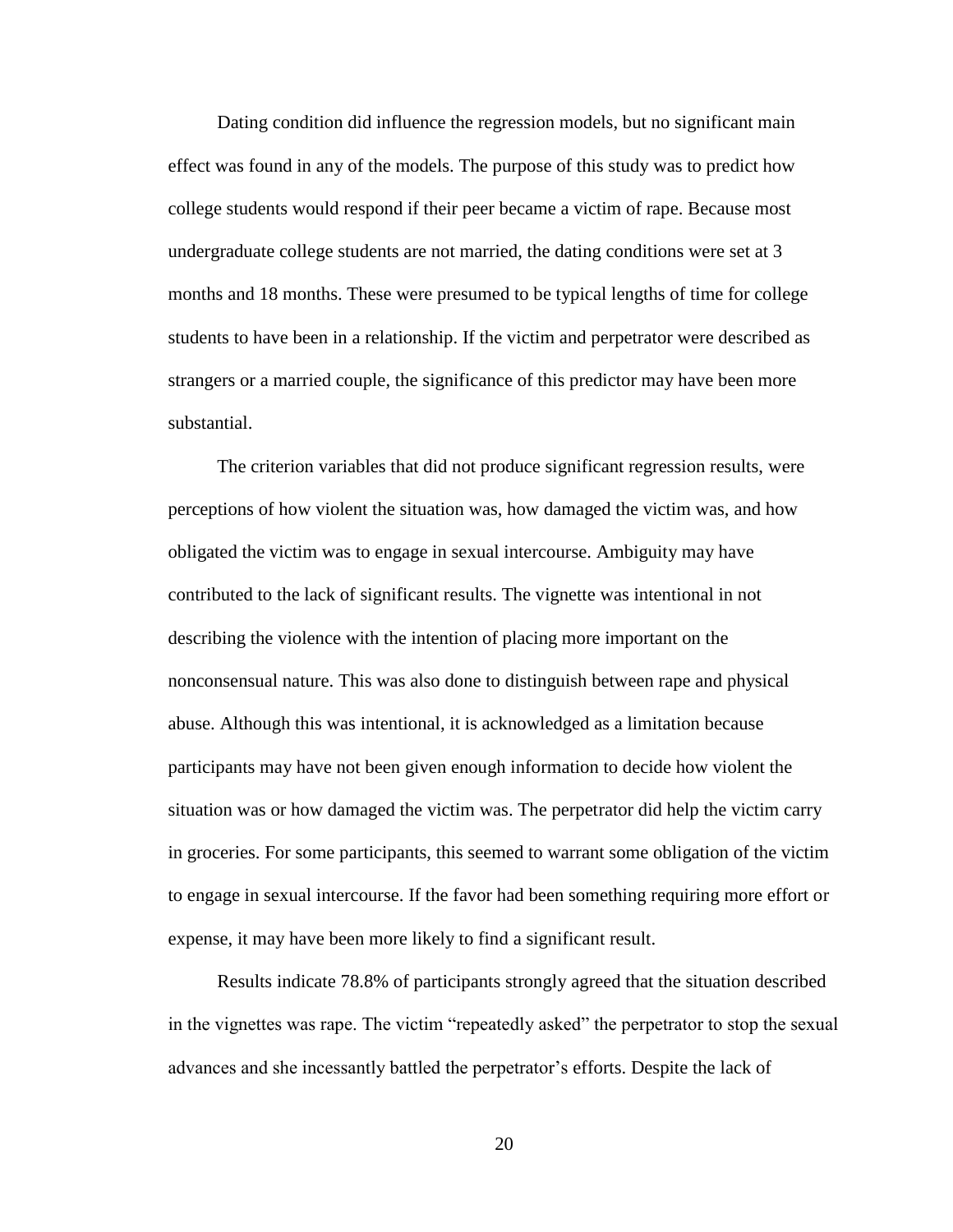ambiguity, 21.2% of participants were not confident enough to strongly agree that the situation was rape. This indicates that while the majority could correctly identify rape, a considerable group may have difficulty recognizing rape. If peers are not able to recognize rape from a friend's account, it could lead to victim blaming or even the victim doubting that what happened to them was rape.

Previous exposure to these class discussions and rape education was not a variable in this study, but it could have provided valuable insight as to why some students were able to identify the rape and others were not. It is possible that these students may have encountered class discussions on victim blaming. Also, participants may have attended awareness events designed to bolster education, prevention, and support for rape victims. Future researchers should consider including previous practice or previous education as predicting variables of rape perception.

Religious orientation, beliefs about permissiveness, participants' sex, dating conditions, and order of measures produced significant regression models in this study. The majority of participating students exhibited victim support, but results indicate that the degree and commitment of support does have room for improvement. Until everyone is able to agree that having intercourse without consent is rape, there will remain a need for education for the frontline supporters, or victims' peers. Continuing the improvement of care and compassion for victims commands research. Creating a healing environment for victims starts by educating peers how to respond more compassionately.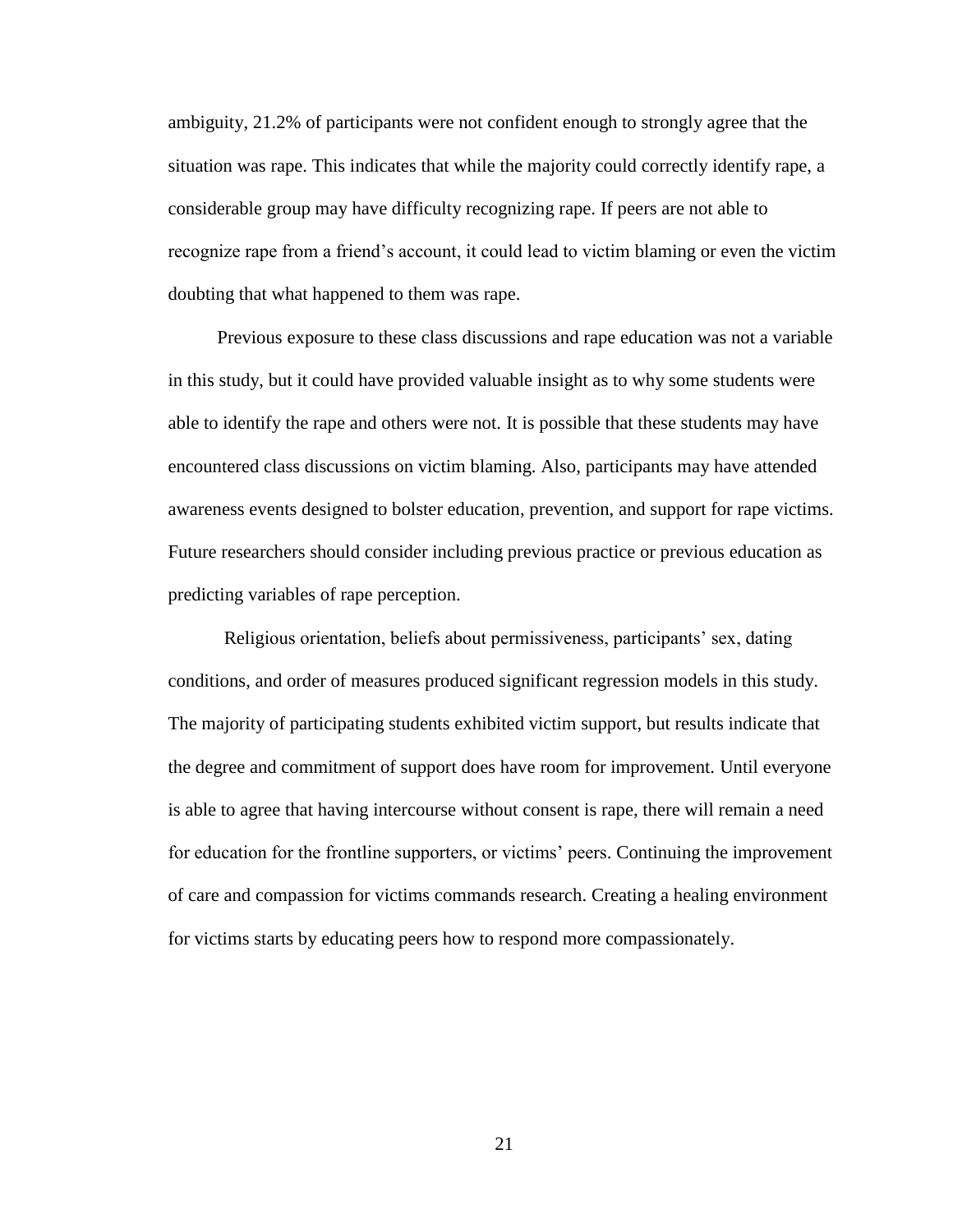#### REFERENCES

- Ahrens, C. E. (2006). Being silenced: The impact of negative social reactions on the disclosure of rape. *American Journal of Community Psychology*, *38*(3), 263-274.
- Allport, G. W., & Ross, J. M. (1967). Personal religious orientation and prejudice. *Journal of Personality and Social Psychology*, *5*(4), 432. doi: 10.1037/h0021212
- Anderson, I., & Lyons, A. (2005). The effect of victims' social support on attributions of blame in female and male rape. *Journal of Applied Social Psychology*, *35*(7), 1400-1417. doi: 10.1111/j.1559-1816.2005.tb02176.x
- Aronowitz, T., Lambert, C. A., & Davidoff, S. (2012). The role of rape myth acceptance in the social norms regarding sexual behavior among college students. *Journal of Community Health Nursing, 29*(3), 173-182. doi: 10.1080/07370016.2012.697852
- Bassett, R. L., Camplin, W., Humphrey, D., Dorr, C., Biggs, S., Distaffen, R., … Thompson, H. (1991). Measuring Christian maturity: A comparison of several scales. *Journal of Psychology and Theology*, *19*(1), 84-93.
- Bassett, R. L., Mowat, G., Ferriter, T., Perry, M., Hutchinson, E., Campbell, J., & Santiago, P. (2002). Why do Christian college students abstain from premarital sexual intercourse? *Journal of Psychology and Christianity, 21*, 121-132.
- Beckwith, H. D., & Morrow, J. A. (2005). Sexual attitudes of college students: The impact of religiosity and spirituality. *College Student Journal, 39*(2), 357-366.
- Bell, S. T., Kuriloff, P. J., & Lottes, I. (1994). Understanding attributions of blame in stranger rape and date rape situations: An examination of gender, race,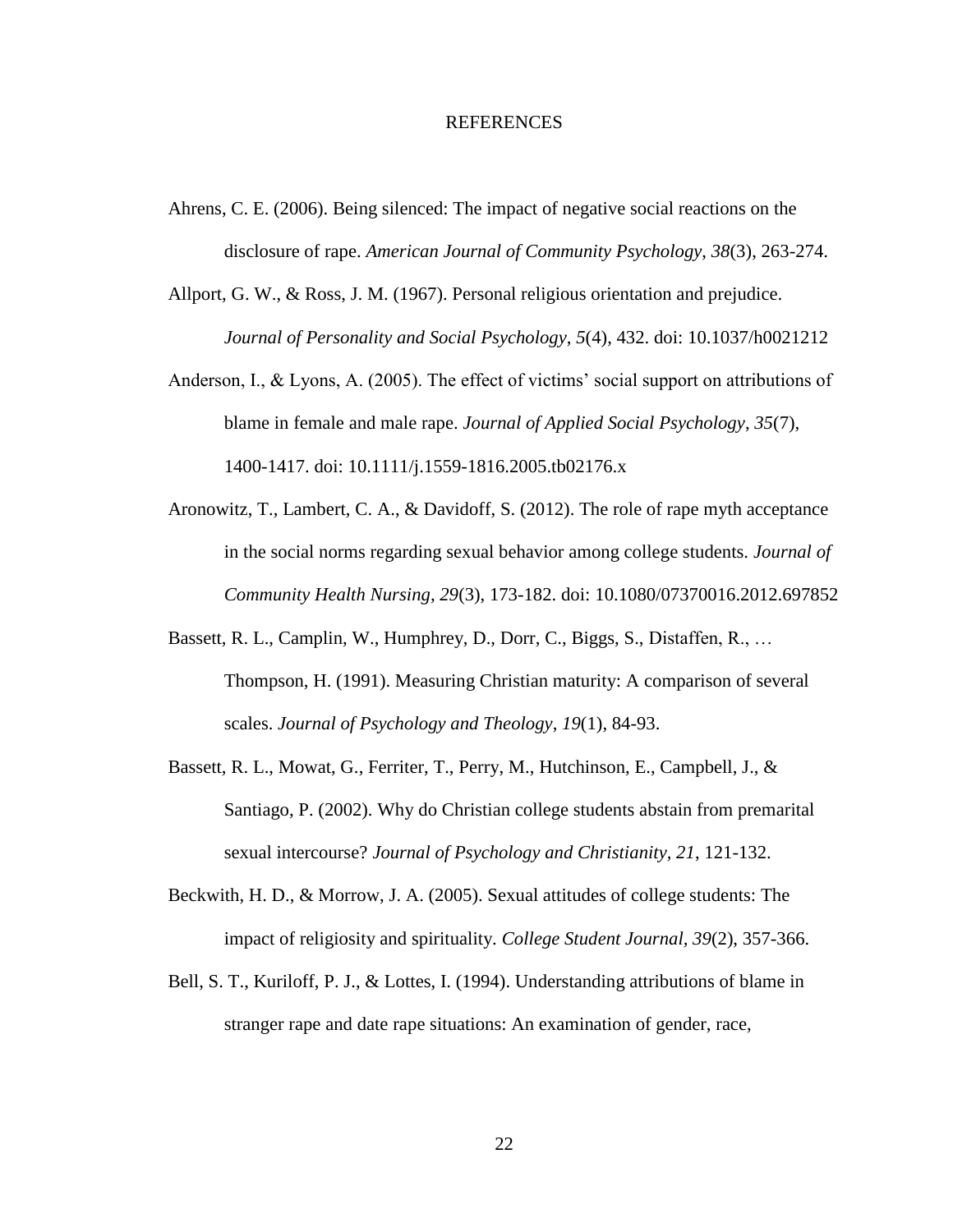identification, and students' social perceptions of rape victims. *Journal of Applied Social Psychology*, *24*(19), 1719-1734.

- Brown, J. D. (1997). Skewness and kurtosis. *Shiken: Japanese Association for Language Teaching Testing and Evaluation SIG Newsletter, 1*(1), 20-23.
- Check, J. V., & Malamuth, N. M. (1983). Sex role stereotyping and reactions to depictions of stranger versus acquaintance rape. *Journal of Personality and Social Psychology*, *45*(2), 344. doi: [10.1037/0022-3514.45.2.344](http://dx.doi.org/10.1037/0022-3514.45.2.344)
- Donahue, M. J. (1985). Intrinsic and extrinsic religiousness: Review and meta-analysis. *Journal of Personality and Social Psychology*, *48*(2), 400. doi: 10.1037/0022- 3514.48.2.400
- Ferro, C., Cermele, J., & Saltzman, A. (2008). Current perceptions of marital rape: Some good and not-so-good news. *Journal of Interpersonal Violence, 23*(6), 764-779. doi: 10.1177/0886260507313947
- Fisher, B. S., Cullen, F. T., & Turner, M. G. (2000). The Sexual Victimization of College Women. Washington, DC: National Institute of Justice, Bureau of Justice Statistics. doi: 10.1037/e377652004-001
- Freiheit, S. R., Sonstegard, K., Schmitt, A., & Vye, C. (2006). Religiosity and spirituality: A psychometric evaluation of the Santa Clara Strength of Religious Faith Questionnaire. *Pastoral Psychology*, *55*(1), 27-33. doi: 10.1007/s11089- 006-0029-y
- Freymeyer, R. H. (1997). Rape myths and religiosity. *Sociological Spectrum*, *17*(4), 473- 489. doi: 10.1080/02732173.1997.9982179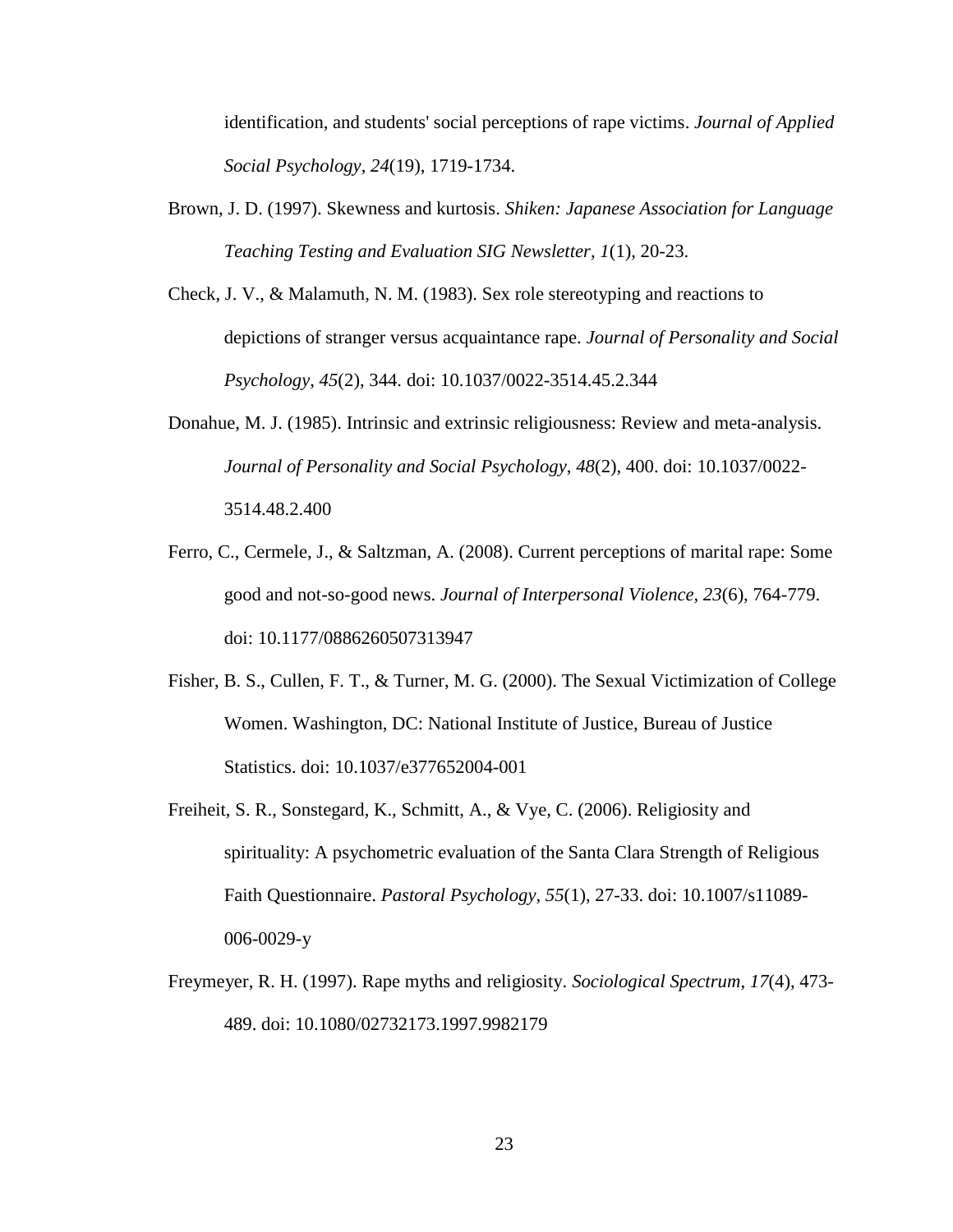- Gorsuch, R. L., & McPherson, S. E. (1989). Intrinsic/extrinsic measurement: I/E-revised and single-item scales. *Journal for the Scientific Study of Religion*, 348-354. doi: 10.2307/1386745
- Haerich, P. (1992). Premarital sexual permissiveness and religious orientation: A preliminary investigation. *Journal for the Scientific Study of Religion, 31*(3), 361- 365. doi: 10.2307/1 387127
- Hayes, R. M., Lorenz, K., & Bell, K. A. (2013). Victim blaming others: Rape myth acceptance and the just world belief. *Feminist Criminology*, *8*(3), 202-220. doi: 10.1177/1557085113 484788
- Hendrick, C., Hendrick, S. S., & Reich, D. A. (2006). The brief sexual attitudes scale. *Journal of Sex Research*, *43*(1), 76-86. doi: 10.13072/midss.230
- Hite-Corrie, C. (2012). Intimate partner sexual violence: A review of current literature and consideration of possible future research directions. Retrieved from aphroditewounded.org
- Jones, A. E. (2014). *Moderating effects of religious orientation on the relationship between sexual self-discrepancies and guilt and anxiety* [PDF document] (Doctoral dissertation). Retrieved from http://scholars.indstate.edu
- Kilpatrick, D. G., Resnick, H. S., Ruggiero, K. J., Conoscenti, L. M., & McCauley, J. (2007). *Drug-facilitated, incapacitated, and forcible rape: A national study*. Charleston, SC: Medical University of South Carolina, National Crime Victims Research & Treatment Center. Retrieved from http://www.niccsa.org/downloads/elders/DRUGFACILITATEDI NCAPACITATEDANDFORCIBLERAPE.pdf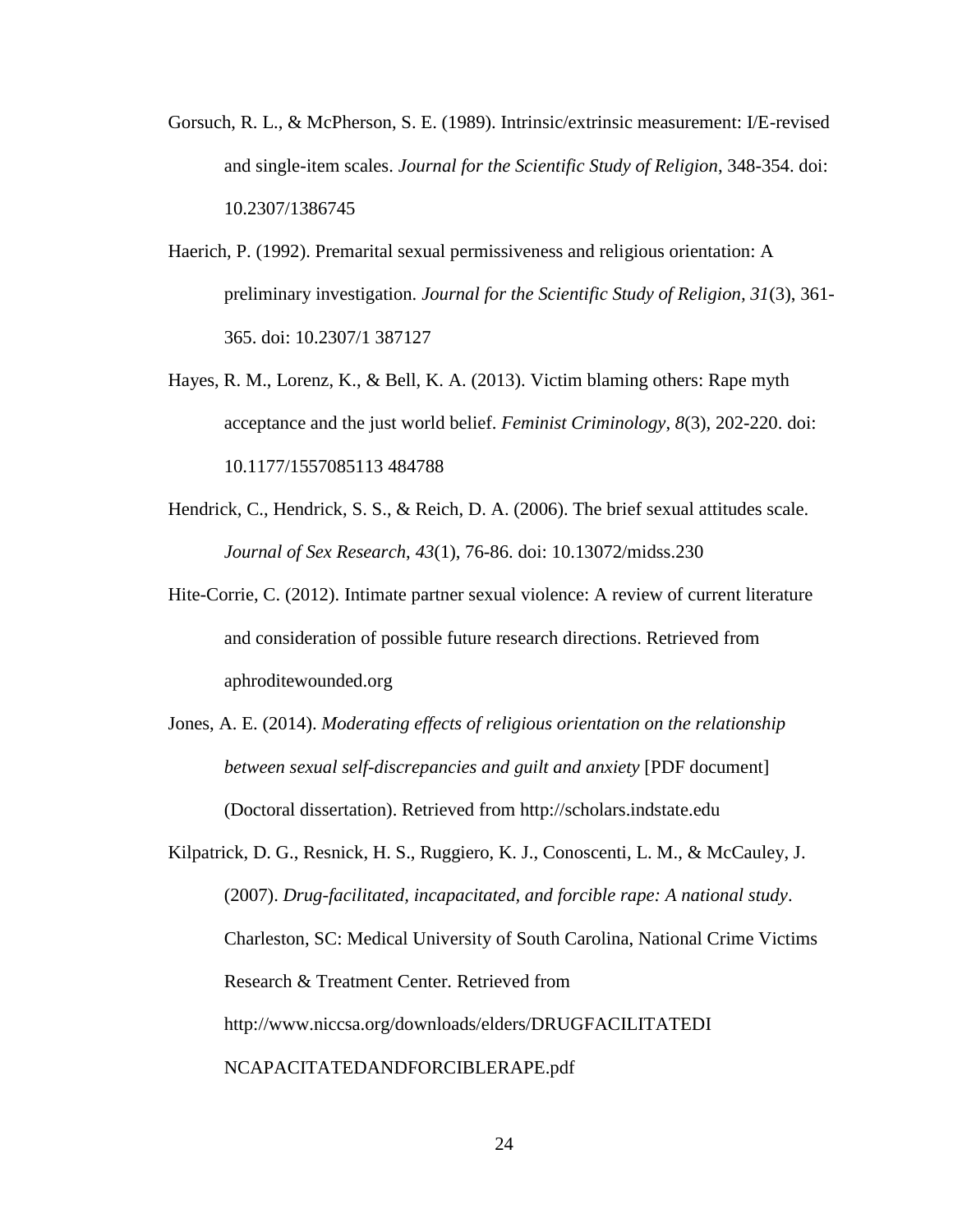- Langhinrichsen-Rohling, J., & Monson, C. M. (1998). Marital rape: Is the crime taken seriously without co-occurring physical abuse?. *Journal of Family Violence*, *13*(4), 433-443. doi: 10.1023/A:1022831421093
- Leak, G. K. (1993). Relationship between religious orientation and love styles, sexual attitudes, and sexual behaviors. *Journal of Psychology and Theology, 21*, 315- 318.
- Lewis, C. A., Shevlin, M., McGuckin, C., & Navrátil, M. (2001). The Santa Clara strength of religious faith questionnaire: Confirmatory factor analysis. *Pastoral Psychology*, *49*(5), 379-384. doi: 10.1023/A:1010370728546
- Lin, T. H. (2010). A comparison of multiple imputation with EM algorithm and MCMC method for quality of life missing data. *Quality & Quantity*, *44*(2), 277-287. doi: 10.1007/s11135-008-9196-5
- Little, R. J. (1988). A test of missing completely at random for multivariate data with missing values. *Journal of the American Statistical Association*, *83*(404), 1198- 1202. doi: 10.1080/01621459.1988.10478722
- Lonsway, K. A., & Fitzgerald, L. F. (1994). Rape myths in review. *Psychology of Women Quarterly*, *18*(2), 133-164. doi: 10.1111/j.1471-6402.1994.tb00448.x
- Luquis, R. R., Brelsford, G. M., & Rojas-Guyler, L. (2012). Religiosity, spirituality, sexual attitudes, and sexual behaviors among college students. *Journal of Religion and Health*, *51*(3), 601-614. doi: 10.1007/s10943-011-9527-z
- Mason, G. E., Riger, S., & Foley, L. A. (2004). The impact of past sexual experiences on attributions of responsibility for rape. *Journal of Interpersonal Violence*, *19*(10), 1157-1171. doi: 10.1177/0886260504269094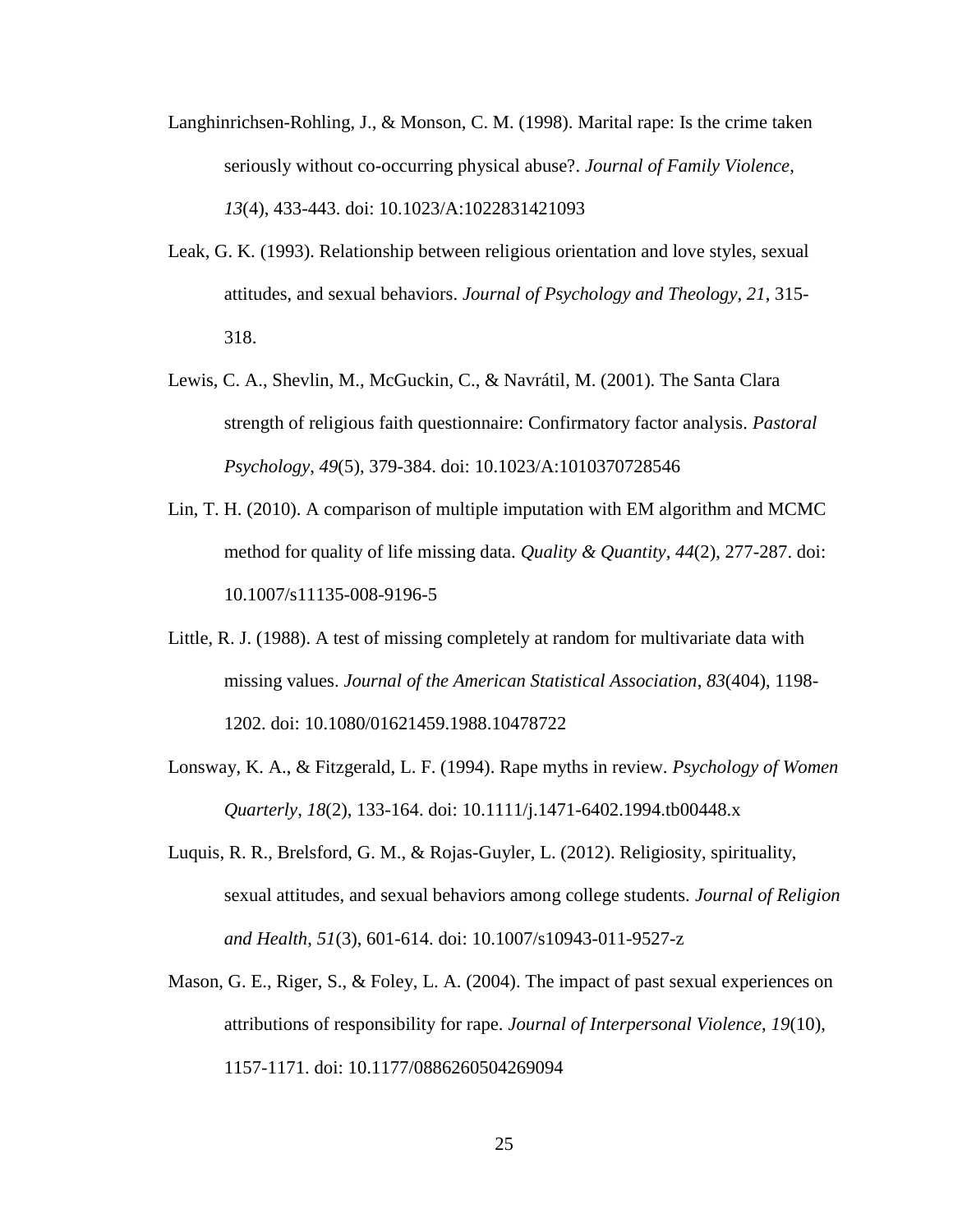- McMahon, S. (2010). Rape myth beliefs and bystander attitudes among incoming college students. *Journal of American College Health*, *59*(1), 3-11. doi: 10.1080/07448481.2010. 483715
- Monson, C. M., Byrd, G. R., & Langhinrichsen-Rohling, J. (1996). To have and to hold: Perceptions of marital rape. *Journal of Interpersonal Violence, 11*(3), 410-424. doi: [10.1177/088626096011003007](http://ezpolson.nmu.edu:5296/10.1177/088626096011003007)
- Monson, C. M., Langhinrichsen-Rohling, J., & Binderup, T. (2000). Does "no" really mean "no" after you say "yes"? Attributions about date and marital rape. *Journal of Interpersonal Violence*, *15*(11), 1156-1174. [doi:](http://dx.doi.org/10.1177/088626000015011003)

[10.1177/088626000015011003](http://dx.doi.org/10.1177/088626000015011003)

- Mulliken, B. L. (2005). *Rape myth acceptance in college students: The influence of gender, racial and religious attitudes* (Doctoral dissertation). Retrieved from ProQuest.com
- Pigott, T. D. (2001). A review of methods for missing data. *Educational Research and Evaluation*, *7*(4), 353-383. doi: 1076/edre.7.4.353.8937
- Pritt, A. F. (1998). Spiritual correlates of reported sexual abuse among Mormon women. *Journal for the Scientific Study of Religion*, 273-285. doi: 10.2307/1387527
- Rebeiz, M. J., & Harb, C. (2010). Perceptions of rape and attitudes toward women in a sample of Lebanese students. *Journal of Interpersonal Violence*, *25*(4), 735-752. Retrieved from http://ezpolson.nmu.edu:5745/content/25/4/735.full.pdf+html
- Richman, W. L., Kiesler, S., Weisband, S., & Drasgow, F. (1999). A meta-analytic study of social desirability distortion in computer-administered questionnaires,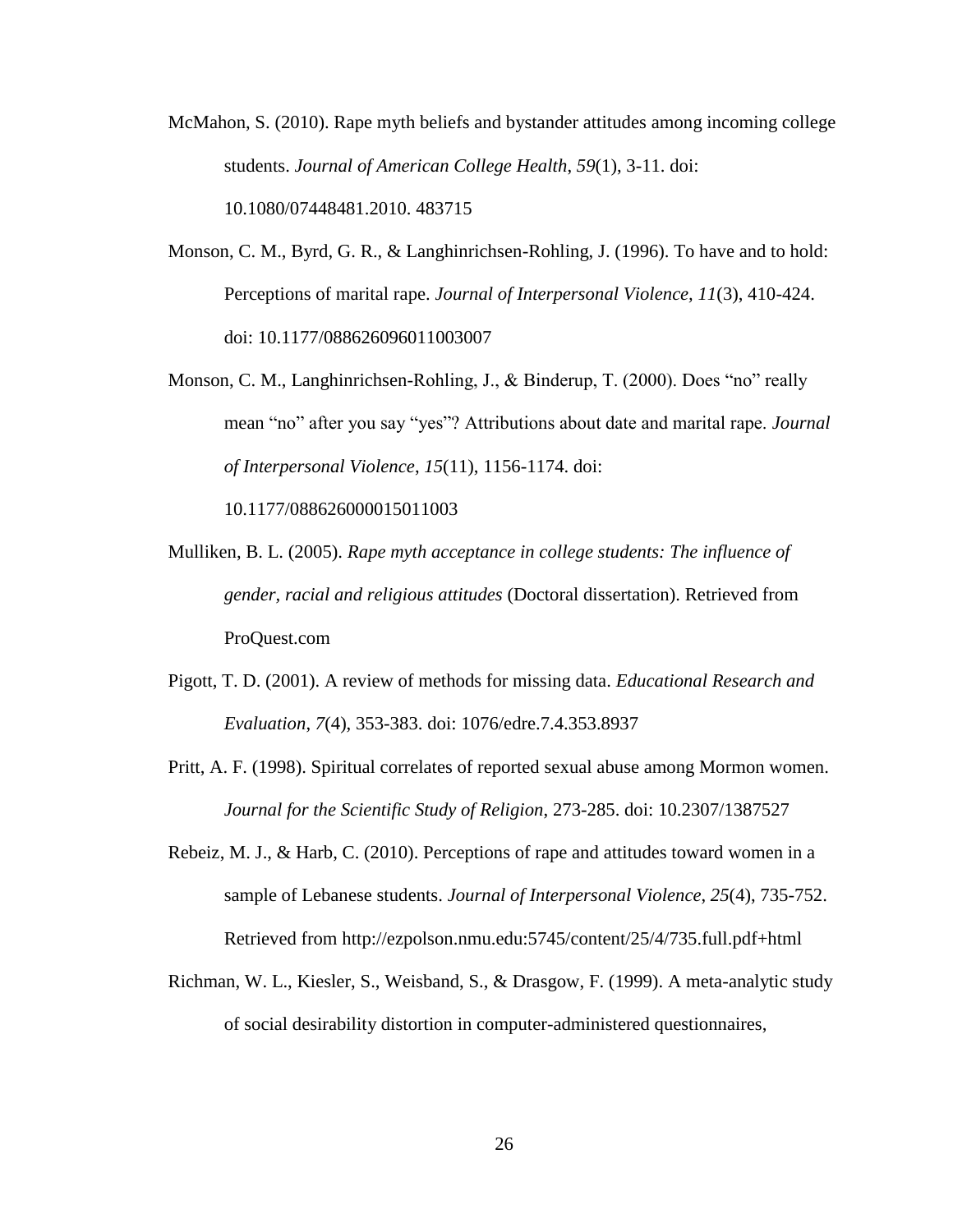traditional questionnaires, and interviews. *Journal of Applied Psychology*, *84*(5), 754. doi: 10.1037/0021-9010.84.5.754

- Rowatt, W. C., & Schmitt, D. P. (2003). Associations between religious orientation and varieties of sexual experience. *Journal for the Scientific Study of Religion*, *42*(3), 455-465. doi: 10.1111/1468-5906.00194
- Rozee, P. D. (1993). Forbidden or forgiven?. *Psychology of Women Quarterly*, *17*(4), 499-514. doi: 10.1111/j.1471-6402.1993.tb00658.x
- Sable, M. R., Danis, F., Mauzy, D. L., & Gallagher, S. K. (2006). Barriers to reporting sexual assault for women and men: Perspectives of college students. *Journal of American College Health*, *55*(3), 157-162. doi:10.3200/JACH.55.3.157-162
- Sheldon, J. P., & Parent, S. L. (2002). Clergy's attitudes and attributions of blame toward female rape victims. *Violence Against Women*, *8*(2), 233-256. doi: 10.1177/10778010222183026
- Simonson, K., & Subich, L. M. (1999). Rape perceptions as a function of gender-role traditionality and victim-perpetrator association. *Sex Roles*, *40*(7-8), 617-634. doi: 10.1023/A:1018844231555
- Soper, D.S. (2015). Post-hoc Statistical Power Calculator for Multiple Regression [Software]. Available from http://www.danielsoper.com/statcalc3
- Steele, J. R., & Ambady, N. (2006). "Math is Hard!" The effect of gender priming on women's attitudes. *Journal of Experimental Social Psychology*, *42*(4), 428-436
- Tjaden, P., & Thoennes, N. (2000). *Full Report of the Prevalence, Incidence, and Consequences of Violence Against Women: Findings From the National Violence*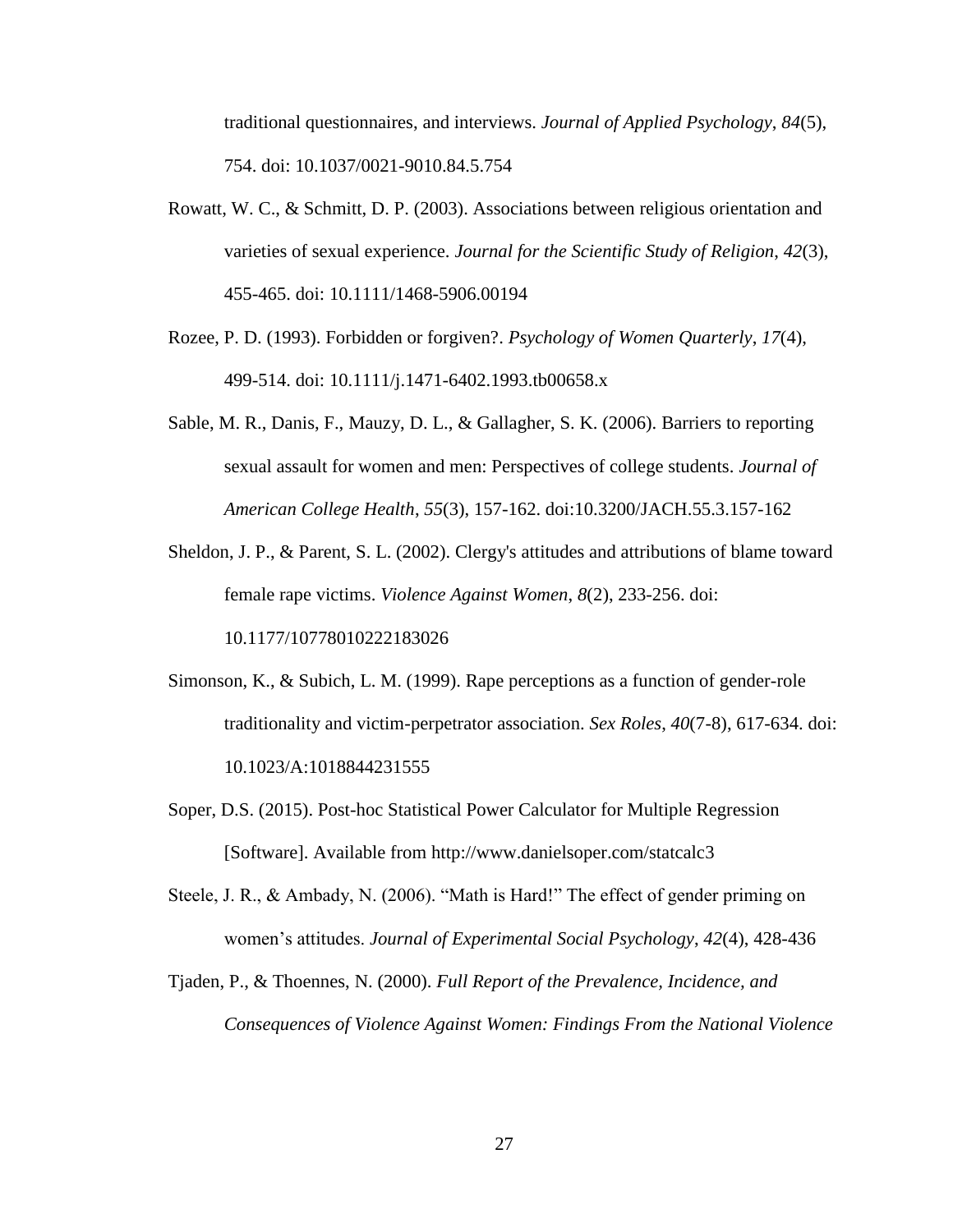*Against Women Survey: Research Report. National Institute of Justice*. Retrieved from https://www.ncjrs.gov/pdffiles1/nij/183781.pdf

- Trimble, D. E. (1997). The religious orientation scale: Review and meta-analysis of social desirability effects. *Educational and Psychological Measurement, 57*(6), 970-986. doi: 10.1177/0013164497057006007
- Whatley, M. A. (2005). The effect of participant sex, victim dress, and traditional attitudes on causal judgments for marital rape victims. *Journal of Family Violence*, *20*(3), 191-200. doi: 10.1007/s10896-005-3655-8
- Woodroof, J. T. (1985). Premarital sexual behavior and religious adolescents. *Journal for the Scientific Study of Religion, 24*, 343-366. doi: 10.2307/1385987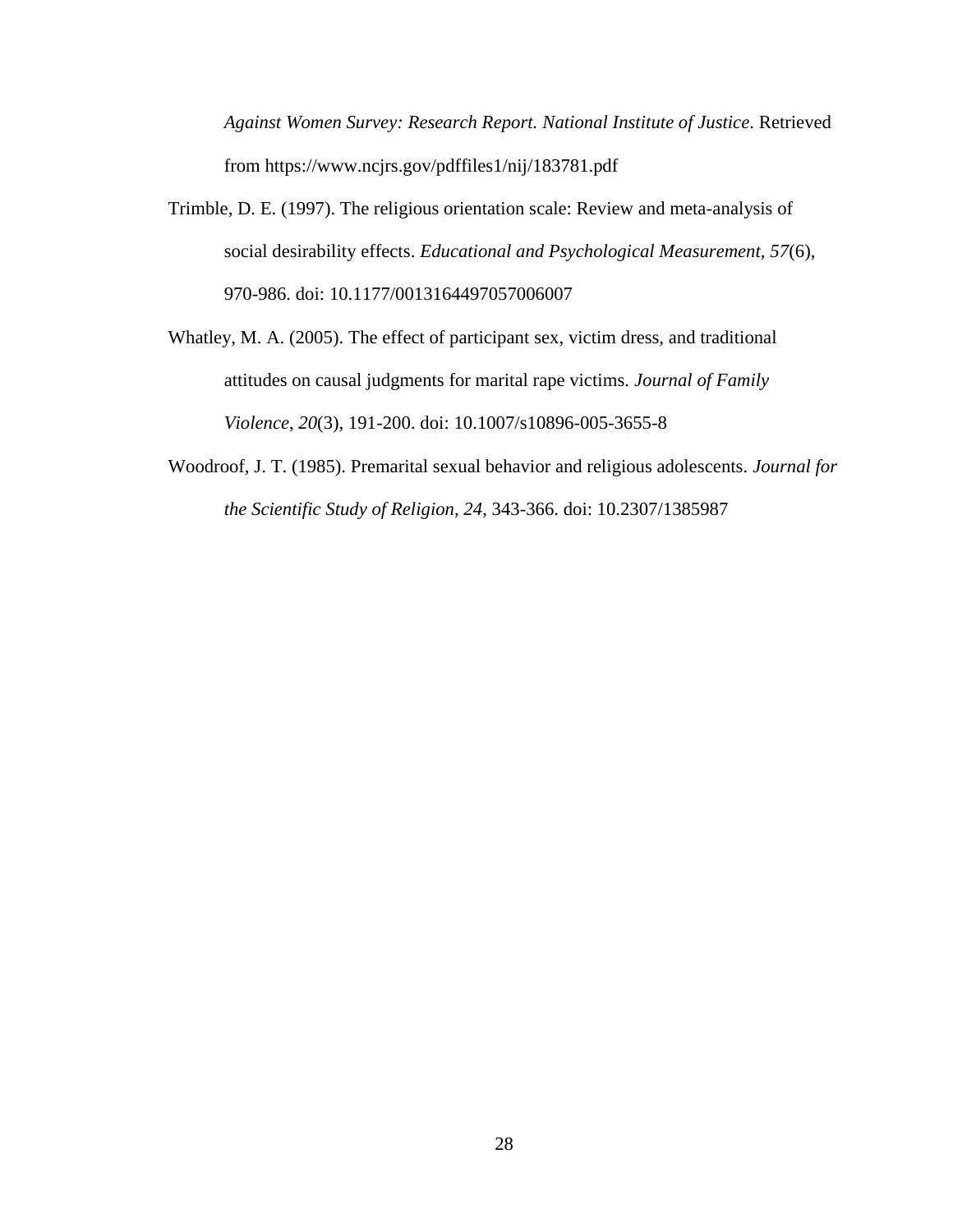#### APPENDIX A

Joanna was unloading a trunk full of groceries from her car when Dylan, [her boyfriend of 3 months/ her boyfriend of 18 months], offered to carry a few of her groceries up to her apartment. Joanna, with arms already full of groceries accepted the offer and handed Dylan the remaining bags. After entering her apartment, Joanna instructed Dylan to place the bags on the counter and she thanked him. They have engaged in consensual intercourse in the past. On this occasion, Dylan asked if she wanted to have intercourse and Joanna strongly declined. However, Dylan continued to make sexual advances toward Joanna. She repeatedly asked him to stop and she persistently resisted the sexual interaction. Dylan was not deterred. Eventually, he got on top of Joanna and completed the act of sexual intercourse.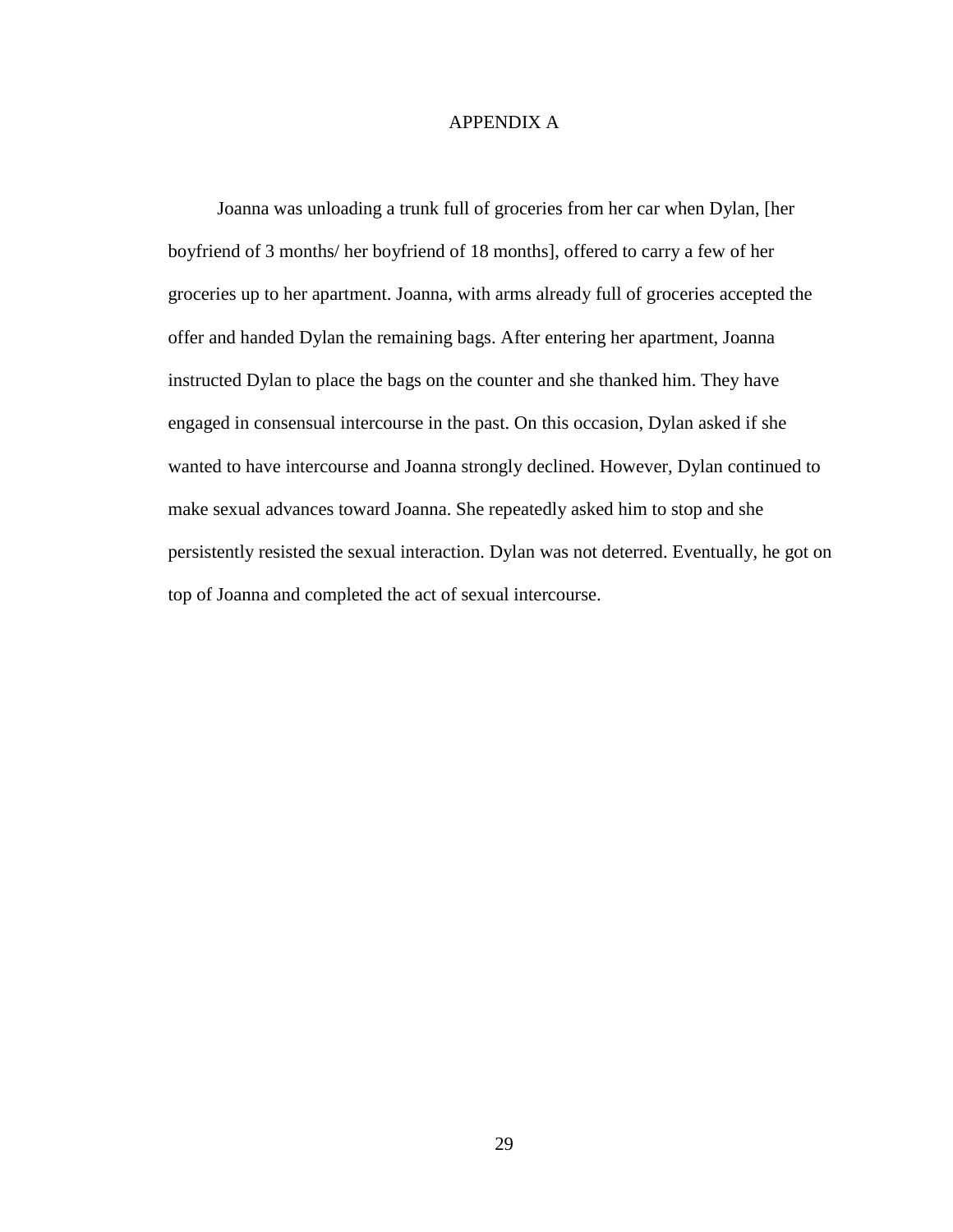#### APPENDIX B

Institutional Review Board Approval Notice

- TO: Julie Herweyer Department of Psychology
- CC: Bradley Olson Department of Psychology
- DATE: May 6, 2015
- FROM: Brian Cherry, Ph.D. Assistant Provost/IRB Administrator
- SUBJECT: IRB Proposal HS15-666 IRB Approval Dates: 5/6/2015-5/6/2016\*\* Proposed Project Dates: 5/6/2015-12/31/2015

The Institutional Review Board (IRB) has reviewed your proposal and has given it final approval. To maintain permission from the Federal government to use human subjects in research, certain reporting processes are required.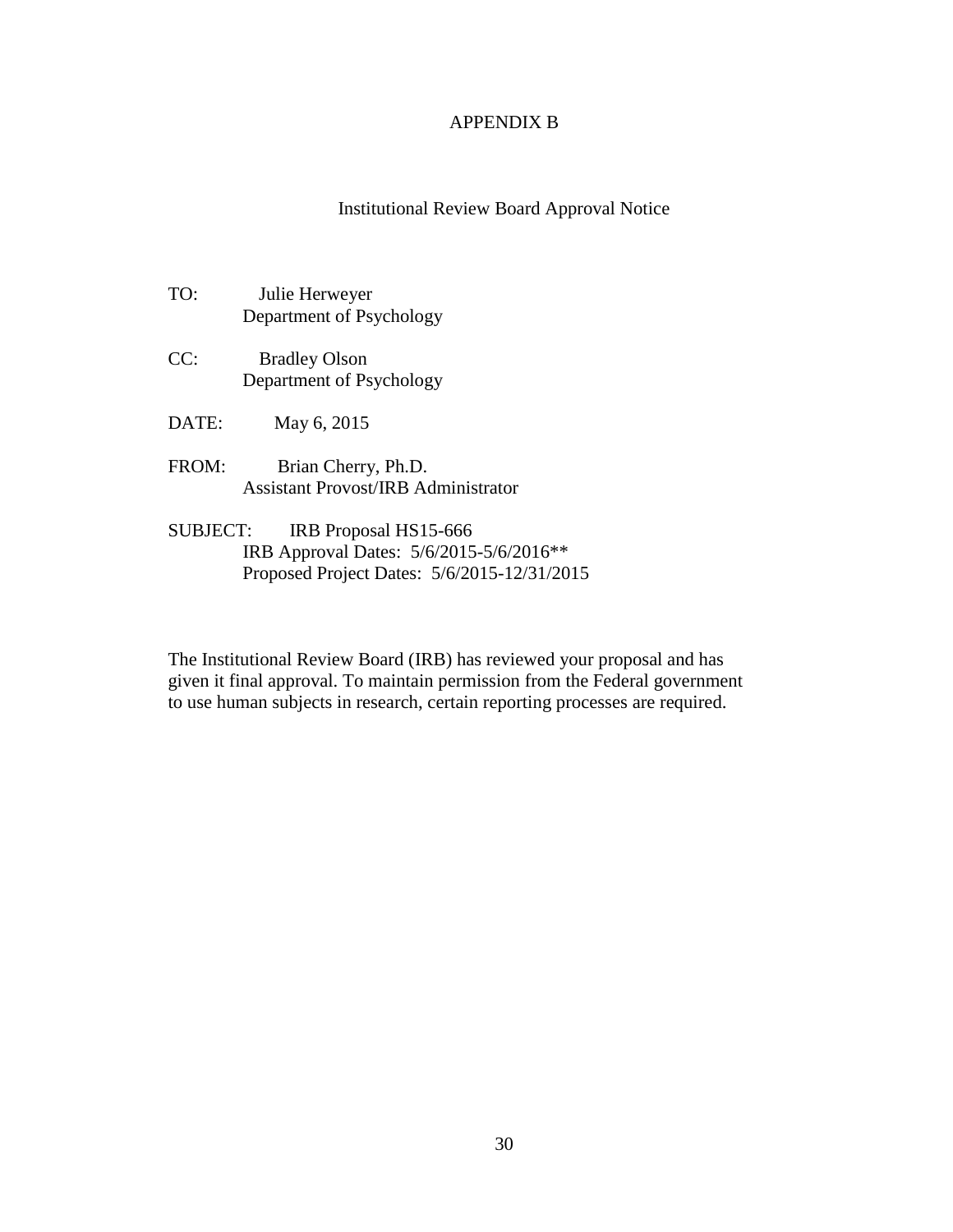#### APPENDIX C

## Religious Orientation Scale (Allport & Ross, 1967)

#### 0: Strongly Disagree 10: Strongly Agree

Extrinsic Subscale:

1. There are many more important things in my life than religion.

 $0$ -----1-----2-----3-----4-----5-----6-----7-----8-----9-----10

- 2. It doesn't matter so much what I believe so long as I lead a moral life.
- 3. The primary purpose of prayer is to gain relief and protection.
- 4. The church is most important as a place to formulate good social relationships.
- 5. What religion offers me most is comfort when sorrows and misfortune strike.
- 6. I pray chiefly because I have been taught to pray.
- 7. Although I am a religious person I refuse to let religious considerations influence my everyday affairs.
- 8. A primary reason for my interest in religion is that my church is a congenial social activity.
- 9. Occasionally, I find it necessary to compromise my religious beliefs in order to protect my social and economic well-being.
- 10. One reason for my being a church member is that such membership helps to establish a person in the community.
- 11. The purpose of prayer is to secure a happy and peaceful life.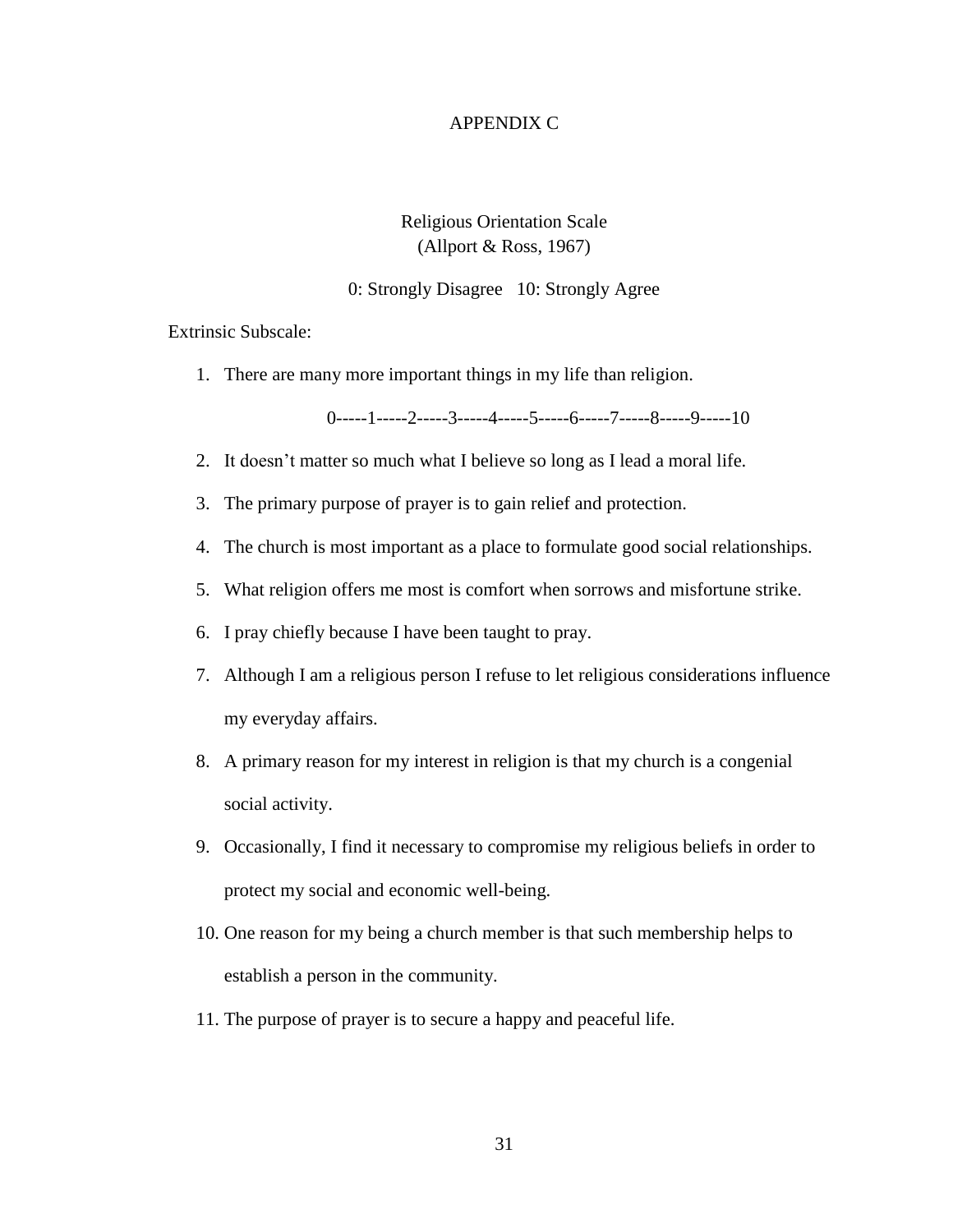Intrinsic Subscale:

- 1. It is important for me to spend periods of time in private religious thought and mediation.
- 2. If not prevented by unavoidable circumstances, I attend church.
- 3. I try hard to carry my religion over into all my other dealings in life.
- 4. The prayers I say when I am alone carry as much meaning and personal emotion as those said by me during services.
- 5. Quite often I have been keenly aware of the presence of God or the Divine Being.
- 6. I read literature about my faith (or church).
- 7. If I were to join a church group I would prefer to join a Bible study group rather than a social fellowship.
- 8. My religious beliefs are really what lie behind my whole approach to life.
- 9. Religion is especially important because it answers many questions about the meaning of life.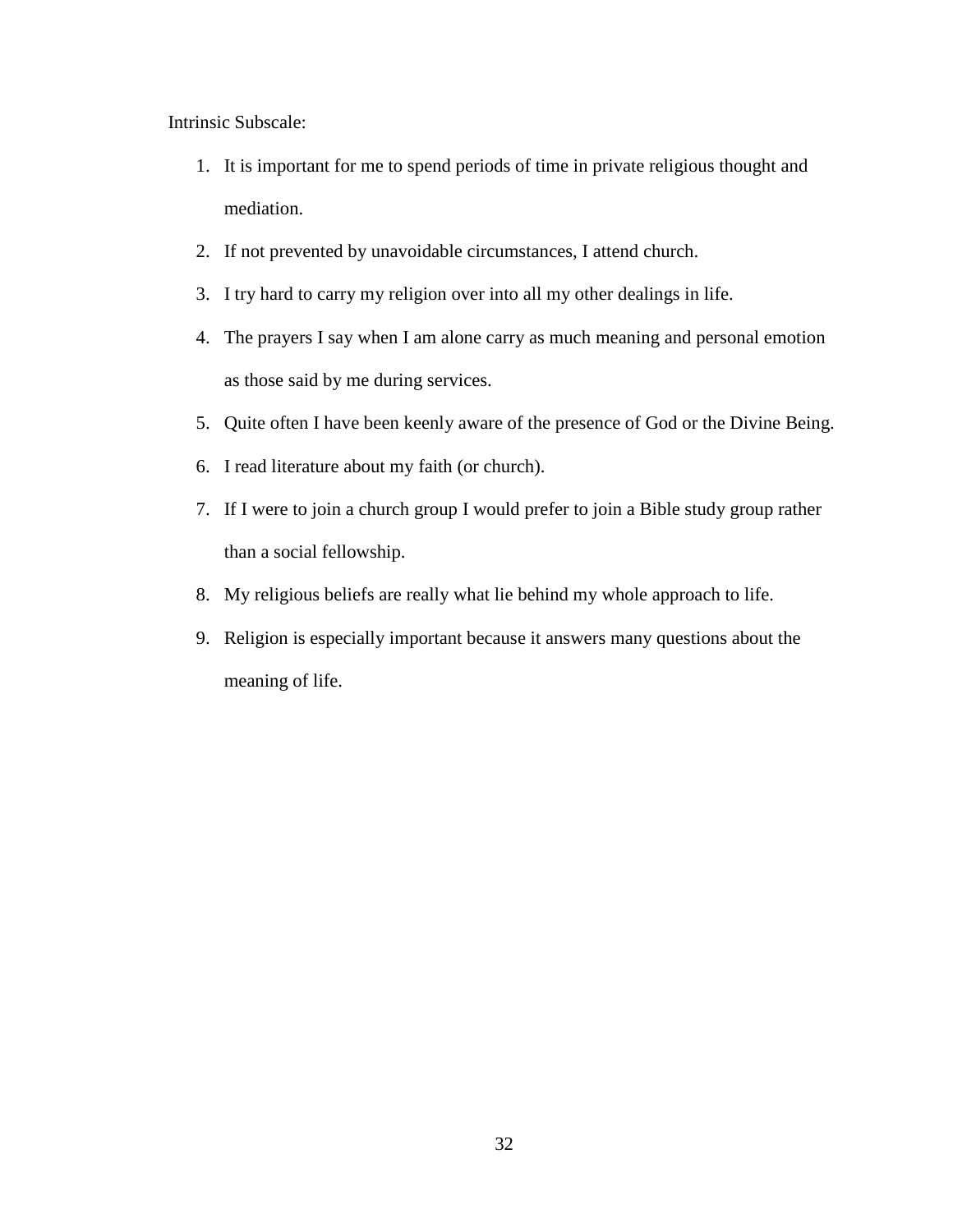#### APPENDIX D

Brief Sexual Attitudes Scale (Hendrick, Hendrick, & Reich, 2006)

Listed below are several statements that reflect different attitudes about sex. For each statement fill in the response on the answer sheet that indicates how much you agree or disagree with that statement. Some of the items refer to a specific sexual relationship, while others refer to general attitudes and beliefs about sex. Whenever possible, answer the questions with your current partner in mind. If you are not currently dating anyone, answer the questions with your most recent partner in mind. If you have never had a sexual relationship, answer in terms of what you think your responses would most likely be.

For each statement, please circle one number:

#### 0: Strongly Disagree 10: Strongly Agree

- 1. I do not need to be committed to a person to have sex with him/her. 0------1------2------3------4------5------6------7------8------9------10
- 2. Casual sex is acceptable.
- 3. I would like to have sex with many partners.
- 4. One-night stands are sometimes very enjoyable.
- 5. It is okay to have ongoing sexual relationships with more than one person at a time.
- 6. Sex as a simple exchange of favors is okay if both people agree to it.
- 7. The best sex is with no strings attached.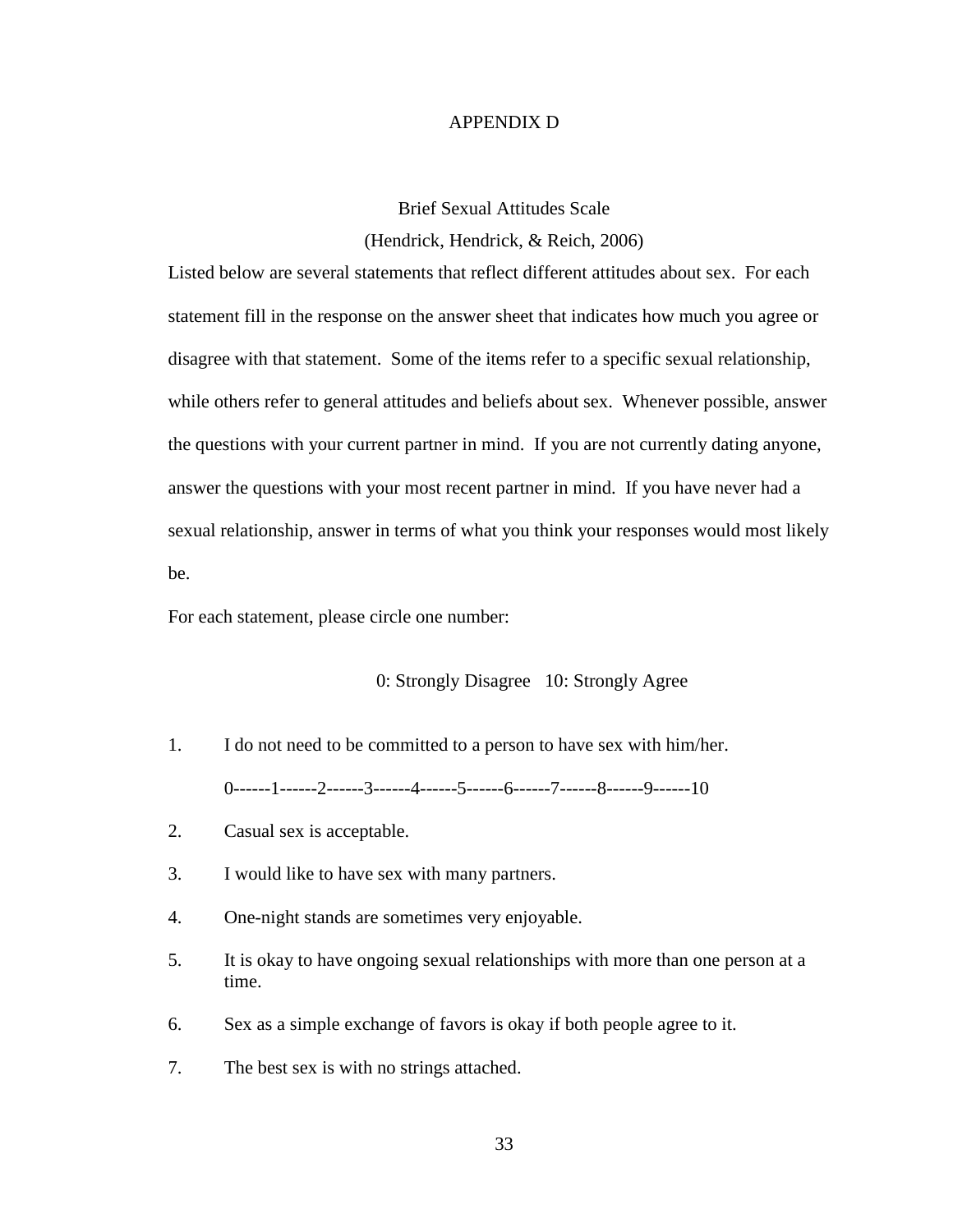- 8. Life would have fewer problems if people could have sex more freely.
- 9. It is possible to enjoy sex with a person and not like that person very much.
- 10. It is okay for sex to be just good physical release.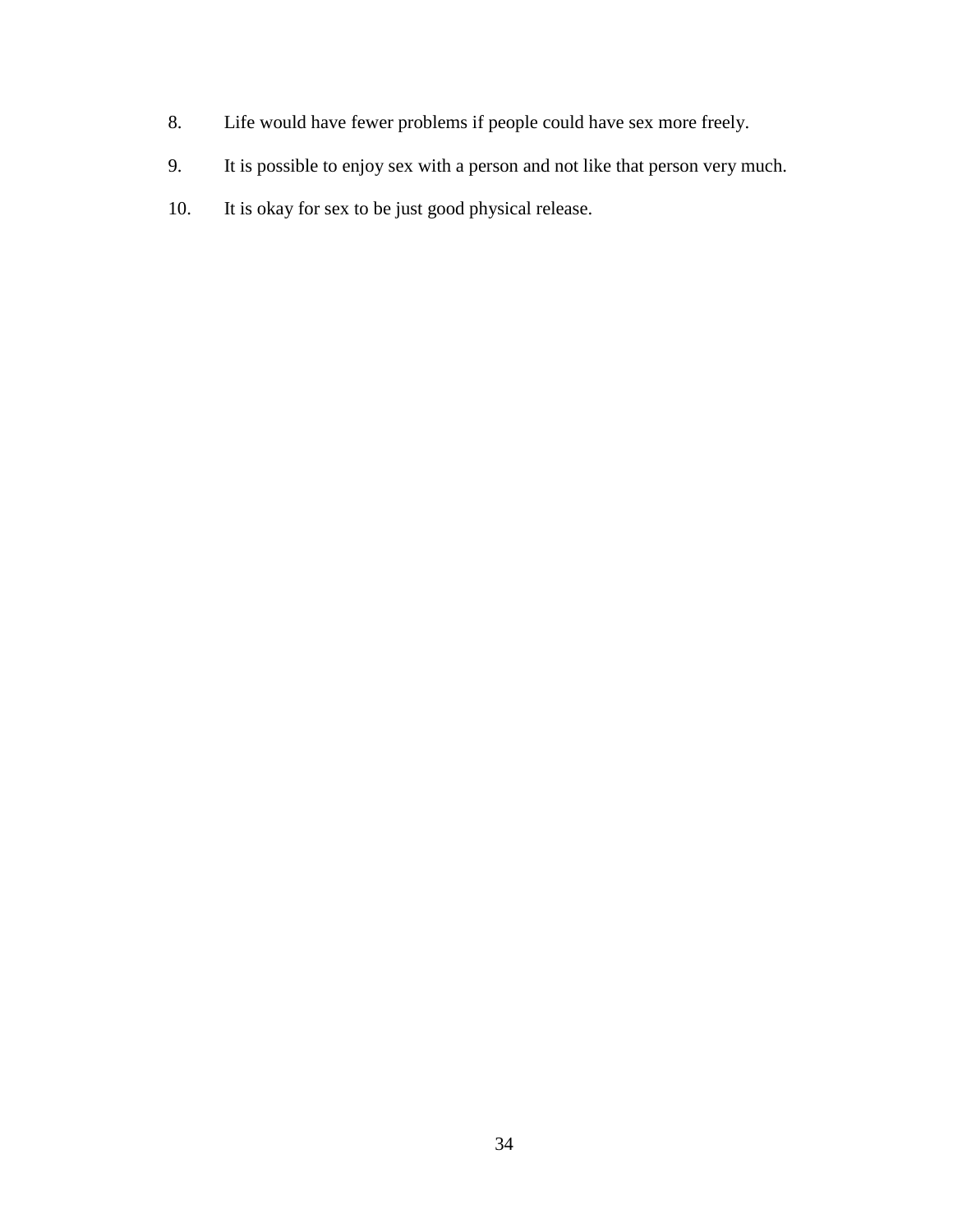## APPENDIX E

|    | Directions: Please circle the number you feel corresponds with the question or statement. |                   |
|----|-------------------------------------------------------------------------------------------|-------------------|
|    | 1. How violent did you feel this situation was?                                           |                   |
|    | $0$ ------1------2-----3-----4-----5------6-----7-----8-----9------10                     |                   |
|    | Not violent at all                                                                        | Extremely violent |
|    | 2. How psychologically damaged do you feel Joanna will be?                                |                   |
|    | $0$ ------1------2-----3------4------5------6-----7------8------9------10                 |                   |
|    | Not damaged at all                                                                        | Extremely damaged |
| 3. | Dylan's actions violated Joanna's rights.                                                 |                   |
|    | $0$ ------1------2-----3-----4-----5------6-----7-----8-----9------10                     |                   |
|    | Strongly disagree                                                                         | Strongly agree    |
|    | 4. This situation is rape.                                                                |                   |
|    | $0$ ------1-----2------3------4------5------6------7------8-----9------10                 |                   |
|    | Strongly disagree                                                                         | Strongly agree    |

Rape-Supportive Attributions Scale (RAPE-SUPPORT)

(Monson, Byrd, & Langhinrichsen-Rohling, 1996)